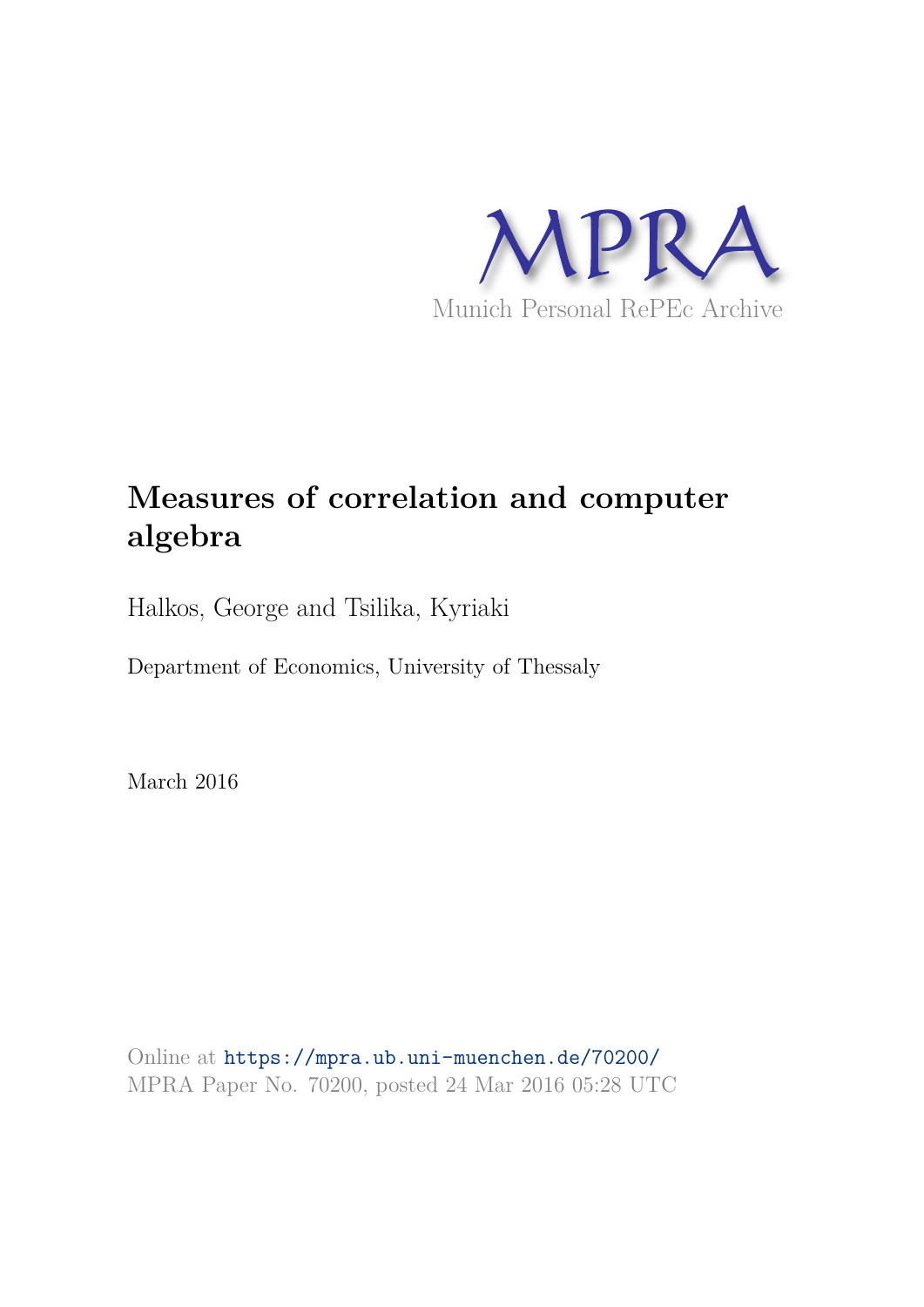## Measures of correlation and computer algebra

## George E. Halkos and Kyriaki D. Tsilika

Laboratory of Operations Research, Department of Economics, University of Thessaly,

## **Abstract**

Our contribution in this work is to set the directions for specialized econometric computations in a free computer algebra system, Xcas. We focus on the programming of a routine dedicated to correlation criteria for multiple regression models. We program several operations for detecting and evaluating collinearity by applying the diagnostic techniques of linear regression analysis. Xcas could constitute a supplemental tool in a collinear data study. Its use is proposed complementary to established econometric software or as substitute software.

**Keywords:** Multicollinearity; correlation criteria; computational econometrics; CAS software.

JEL Classification: C13; C18; C63; C88.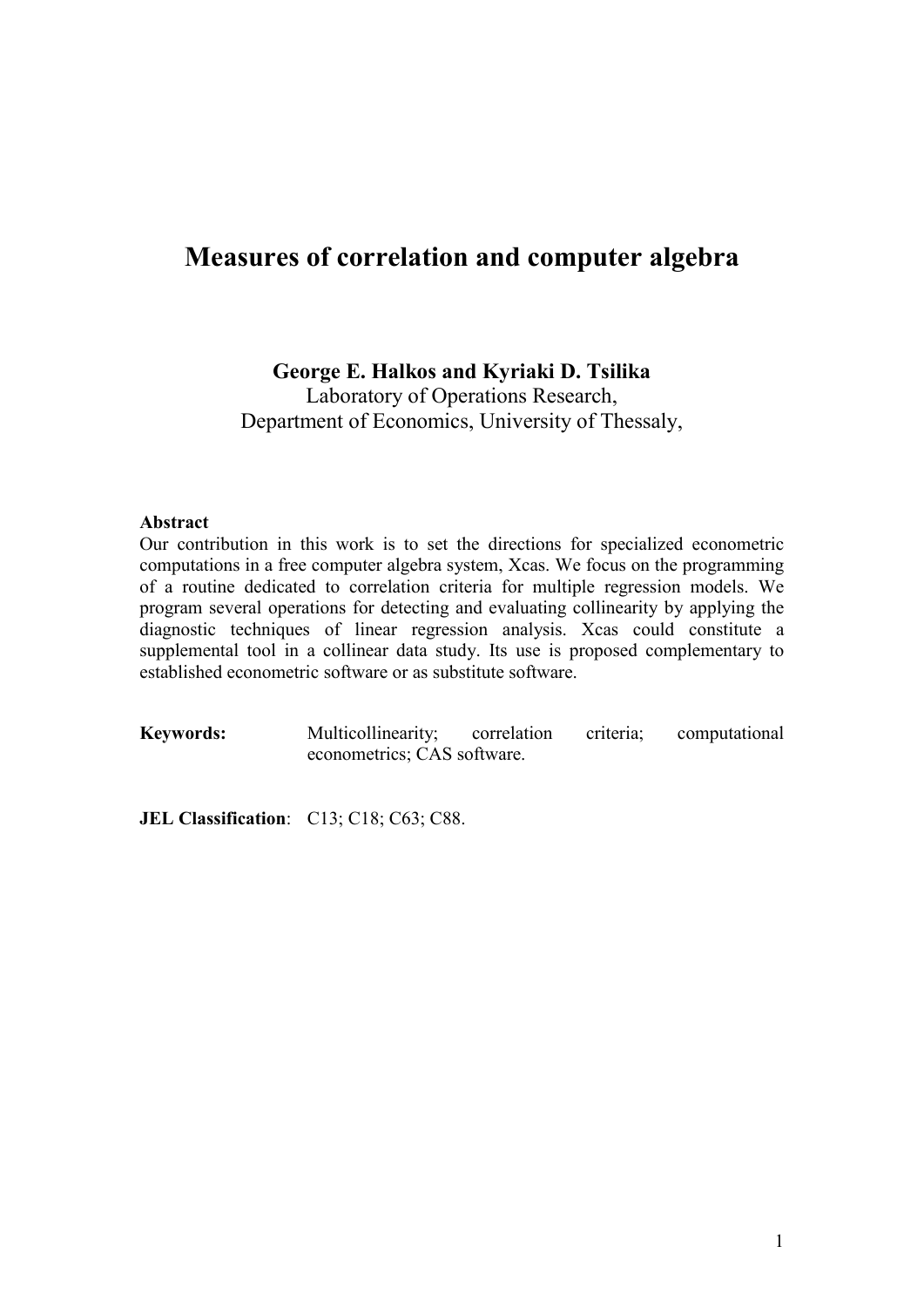#### $1<sub>1</sub>$ **Introduction**

Algebraic calculations are widely and strongly involved in econometric analysis. The close connection of econometric analysis and matrix algebra is a scientific fact (see indicatively Frawley, 1985; Schipp & Krämer, 2009). Hence the programming environment of a computer algebra system (CAS) is more than appropriate to estimate metrics, perform methodologies or strategies, test conditions and criteria, identify rules. A number of computer algebra system (CAS) approaches in econometrics has already been proposed (Merckens, 1991; Merckens & Bekker, 1993; Bekker et al., 1994; Hutton & Hutton, 1995; Amman et al., 1996; Belsley, 1999; Kendrick & Amman, 1999; Stroeker & Kaashoek, 1999; Li & Racine, 2008; Bollen & Bauldry, 2010; Halkos & Tsilika, 2015). Novel computational trends in econometrics even propose Python, a general purpose language. Python  $-$  with the right set of add-ons  $-$  is comparable to domain-specific languages such as R and MATLAB (Sheppard, 2014).

In this paper we set the computational framework for a complete study in correlation analysis with CAS software. It is worthwhile to note that Belsley (1999) was one of the first who proposed a CAS environment for doing econometrics, having proposed a dominant and highly sophisticated survey in collinearity diagnostics (Belsley et.al. 1980; Belsley 1991a; Belsley 1991b). Here, we choose to use the program editor of free CAS software, Xcas<sup>1</sup>, to propose computational codes for a number of indicators and formulations related to classic and alternative correlation criteria.

All our programmed functions work in a black box mode, with the user only having to insert simple input (i.e. the sample data) and getting the desired result

<sup>&</sup>lt;sup>1</sup>The selected software, Xcas, is a computer algebra system accessible to all users interested. free of any charges, available at http://www-fourier.uif-grenoble.fr/ $\sim$ parisse/giac.html. Xcas is compatible with Mac OSX, Windows (except possibly for Vista) and Linux/Ubuntu.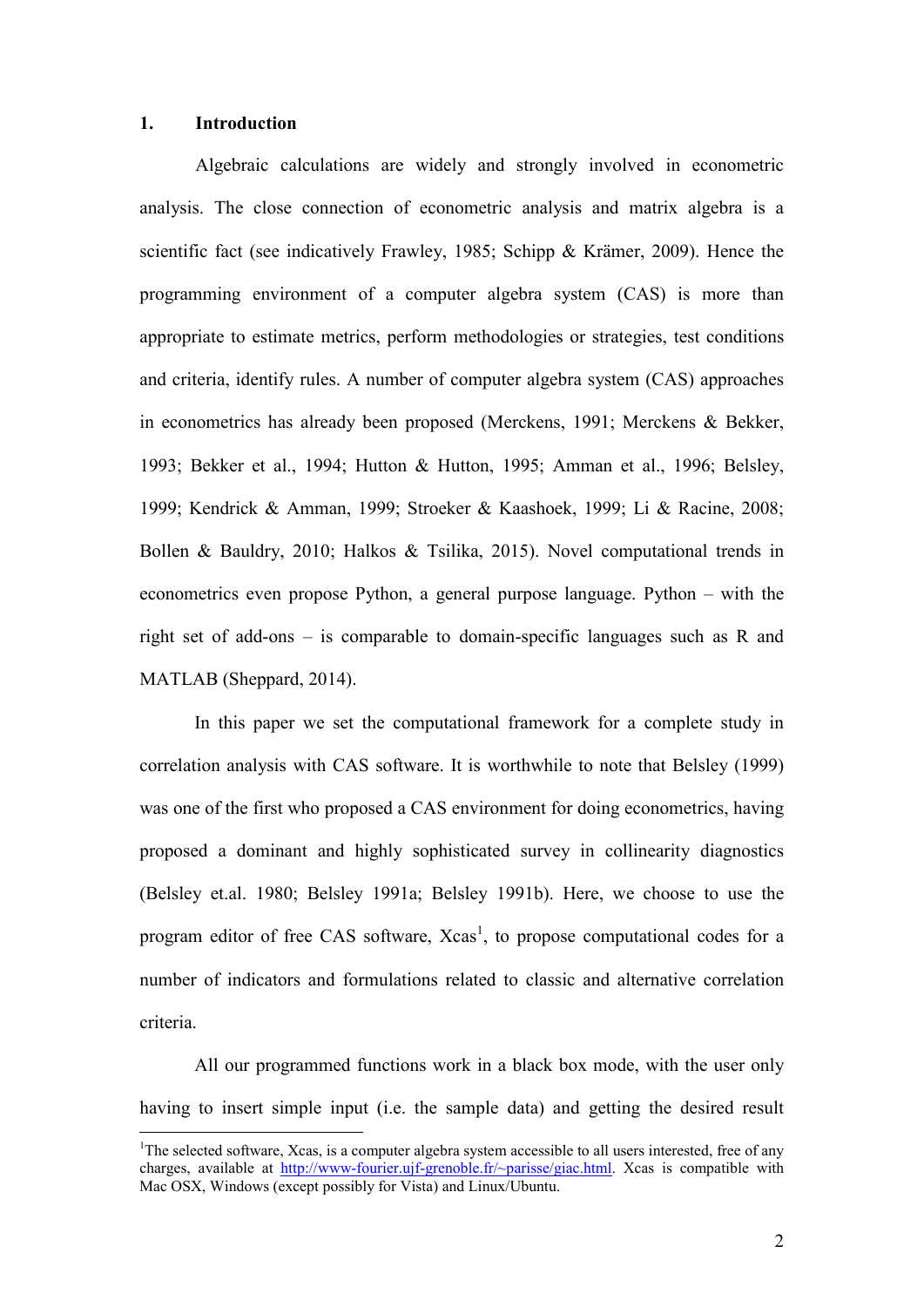immediately, in just one entry. Our routine is simple to use, estimates correlation metrics that are not included in the standard output of one (of the widely used) software package and runs in an environment appropriate for more tabular displays and algebraic manipulations associated with the collinearity diagnostics.

Finally, all our computational codes constitute the basis for an automatic testing for collinearity, with a (simple) procedural programming approach. The Xcas collinearity test interprets the eigenanalysis of the correlation matrix and the variance decomposition proportions following the already mentioned above Belsley's diagnostic methodology.

#### $2.$ **Existing Computational Approaches for Correlation Criteria**

A number of procedures are used to indicate the presence of collinearity using traditional statistical and econometric packages (SPSS, MINITAB, SAS, STATA, S- $Plus):$ 

- A very high  $R^2$  in a multiple regression equation with few significant t statistics may be an indicator of multicollinearity.

- Construction of a correlation matrix among the explanatory variables. Relatively high simple correlations between one or more pairs of explanatory variables may indicate multicollinearity. Correlation values (off-diagonal elements) of at least 7 are sometimes interpreted as indicating a multicollinearity problem. Every package calculates the correlation for every possible pair, and displays the correlation matrix. It also displays p-values for the hypothesis test of the correlation coefficient being zero.

- Estimation of partial correlation coefficients.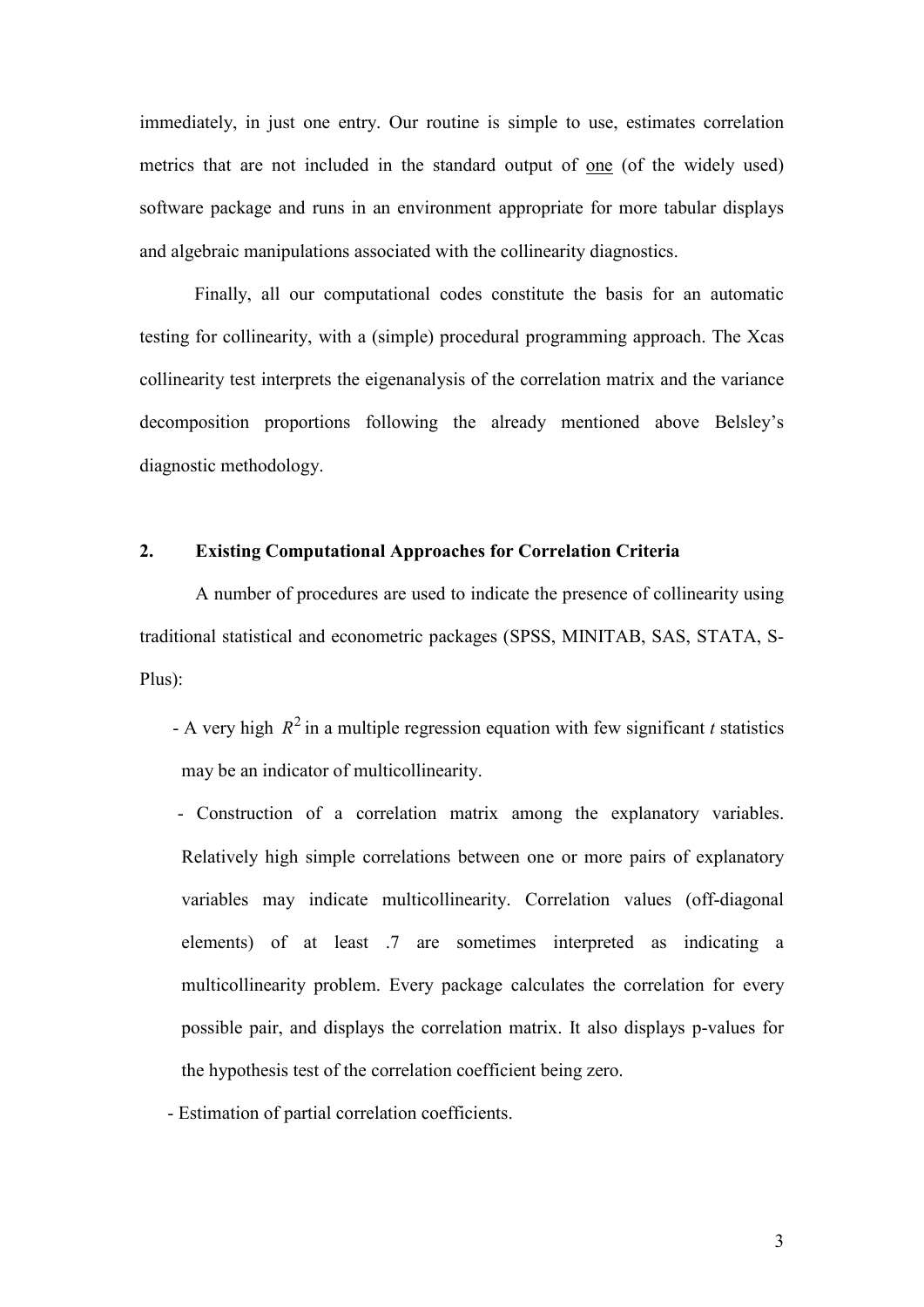- Auxiliary regressions: one way of finding out which  $X$  variable is related to other X variables is to regress each  $X_i$  on the remaining X variables and compute the corresponding  $R^2$  (Gujarati, 2003, chapter 10).
- Estimation of eigenvalues, condition number and variance decomposition proportions (first presented in Belsley et al., 1980; Belsley, 1991a; Belsley, 1991b).
- Estimation of tolerance (TOL) and variance inflation factor (VIF).

Menu choices in SPSS and MINITAB, the REG procedure in SAS, option Collin in STATA, generate diagnostic results for collinearity evaluating the above metrics. There are also dedicated packages in other software. The download https://github.com/brian-lau/colldiag\_programmed\_by\_Brian\_Lau\_(19\_Oct\_2014, updated 17 Aug 2015) provides a Matlab code for determining the degree and nature of collinearity in a regression matrix (variance decomposition proportions, condition index, VIF, tableplot). The package "perturb" of the statistical software R (Hendrickx, 2010) evaluates collinearity by adding random noise to selected variables. In this R package, collinearity tests are performed by calculation of condition numbers and variance decomposition proportions. Friendly  $& Kwan$  (2009) proposed a visual approach for collinearity diagnostics (specifically for condition indices and variance proportions) in SAS and R, by creating table plots and biplots.

#### **The Necessary Theoretical Basis**  $3.$

In mathematical modeling, in a *n*-parameter multiple linear regression

$$
y = b_0 + b_1 x_1 + \dots + b_n x_n \tag{1}
$$

it is essential to ensure first that the variables  $(y, x_1,...,x_n)$  are linearly dependent and it is also necessary that the variables  $x_1, ..., x_n$  do not already constitute a linearly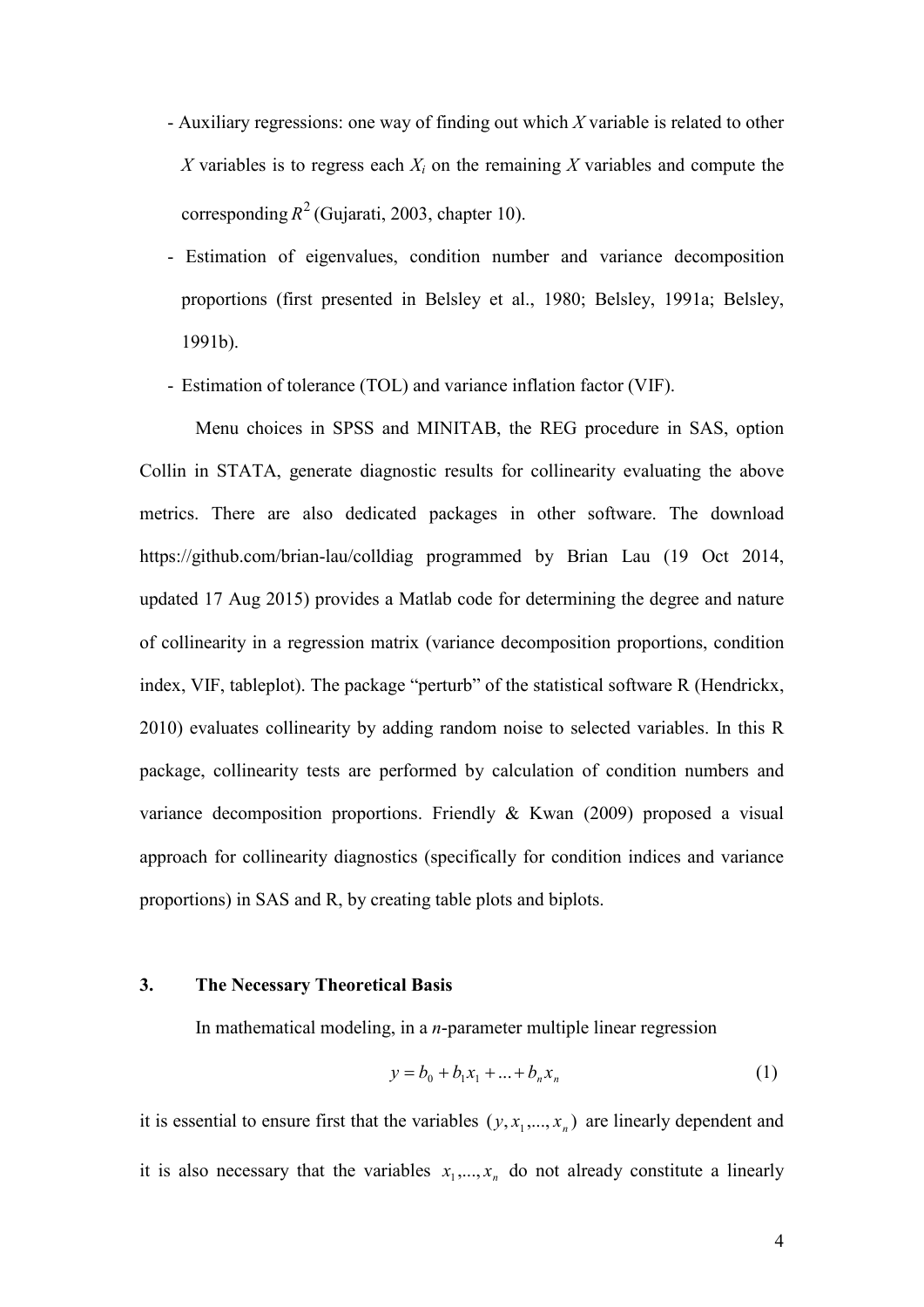dependent set. Algebraically, a group of  $n$  variables is a linearly independent set if there exist *n* constants  $a_1,...,a_n$  different from zero, such that  $a_1x_{1i} + ... + a_nx_{ni} = 0$  for all  $i=1,...,N$ , where N is the number of observations of each variable.

A criterion for rank: The necessary and sufficient condition for a linear relationship between  $(n+1)$  variables to be determined by a given data set is that the group of observations corresponding to the statistical data has a rank of  $n$ .

Let  $m_{ij}$  be the moments

$$
m_{ij} = \sum_{t} (x_i^{(t)} - \bar{x}_i)(x_j^{(t)} - \bar{x}_j)
$$
 (2)

with t yielding all N observations and  $\bar{x}_i$  being the mean of  $x_i$ . The determinant of moments

$$
M = \begin{vmatrix} m_{11} & m_{12} & \dots & m_{1n} \\ m_{11} & m_{22} & \dots & m_{2n} \\ \dots & \dots & \dots & \dots \\ m_{n1} & m_{n2} & \dots & m_{nn} \end{vmatrix}
$$
 (3)

plays a key role in the detection of linear dependency, since the rank of the determinant of moments  $M$  equals to the rank of the variables.

Let  $R$  be the correlation determinant

$$
R = \begin{vmatrix} r_{11} & r_{12} & \dots & r_{1n} \\ r_{11} & r_{22} & \dots & r_{2n} \\ \dots & \dots & \dots & \dots \\ r_{n1} & r_{n2} & \dots & r_{nn} \end{vmatrix}
$$
 (4)

The correlation determinant R is always between zero and one.  $r_{ij}$  are the correlation coefficients of the variables defined as

$$
r_{ij} = \frac{m_{ij}}{\sqrt{m_{ii}m_{jj}}}
$$
 or  $r_{ij} = \frac{\sum_{i}(x_i^{(t)} - \bar{x}_i)(x_j^{(t)} - \bar{x}_j)}{\sqrt{\sum_{i}(x_i^{(t)} - \bar{x}_i)^2 \sum_{i}(x_j^{(t)} - \bar{x}_j)^2}}$  (5)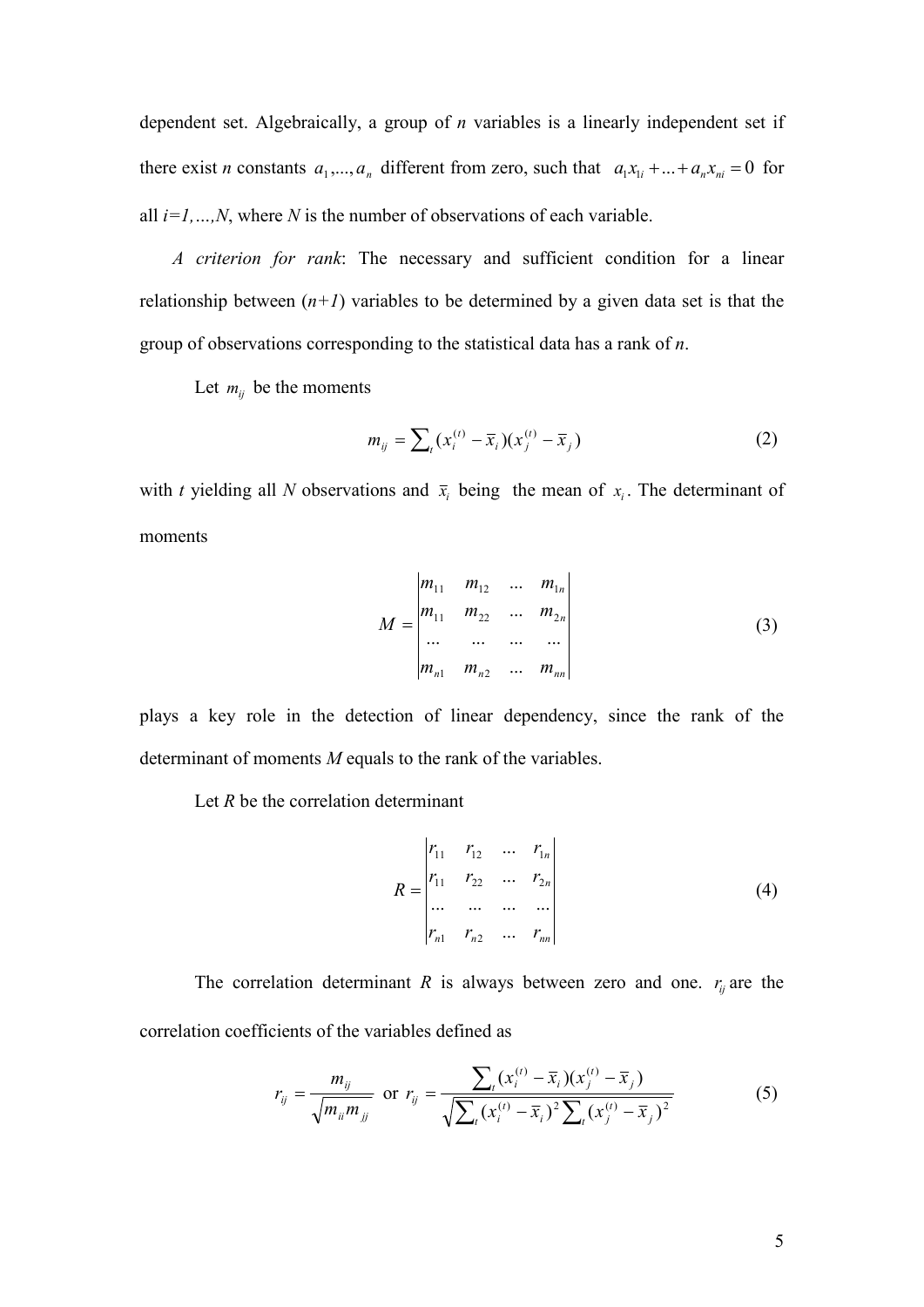A distinction between different correlation coefficients (Spearman's rank correlations and Pearson's correlations) is made in Shirokikh et al. (2013). More measures of dependence of a pair of random variables are examined in Bautin et al. (2013), as the probability measure of similarity and the sign correlation.

Correlation criterion 1: The determinant  $R$  equals to one stemming from the necessary and sufficient condition for non-correlation. In these lines, for the  $x_i, x_j, \ldots x_k$  variables to be linearly dependent, the determinant R has to be equal to zero. Thus, the value of  $R$  quantifies the degree of scattering in a swarm of observations: if  $R$  approaches zero, the organization is great and if  $R$  approaches one there is no organization (Bjerkoholt & Dupont-Kieffer, 2009, lecture 6). Connecting  $R$ with the multicollinearity phenomenon, Field  $(2009)$  claims that when the value of R is greater than 0.0001 there is no severe multicollinearity.

Correlation criterion 2: Bjerkoholt & Dupont-Kieffer (2009) in lecture 6 introduce another indicator for the degree of scattering (dispersion) of the data variables. They call it scatter coefficient:

$$
r = \sqrt{R} \tag{6}
$$

where  $R$  is the correlation determinant (4). If the scatter coefficient (6) for a group of  $(n+1)$  variables  $x_1,...x_n, y$  is close to one this implies that y is absolutely unrelated to the rest of the system. But if the scatter coefficient is near zero we may expect a linear relation of the form  $(1)$ . If the scatter coefficient for the set of the *n* explanatory variables  $x_1,...x_n$  is close to one, then it seems reasonable to assume non-correlation and consider a relationship of the form  $ay + a_0x_0 + a_1x_1 + ... + a_nx_n = 0$  (Bjerkoholt & Dupont-Kieffer, 2009, lecture 6). Consequently, scatter coefficient is a measure for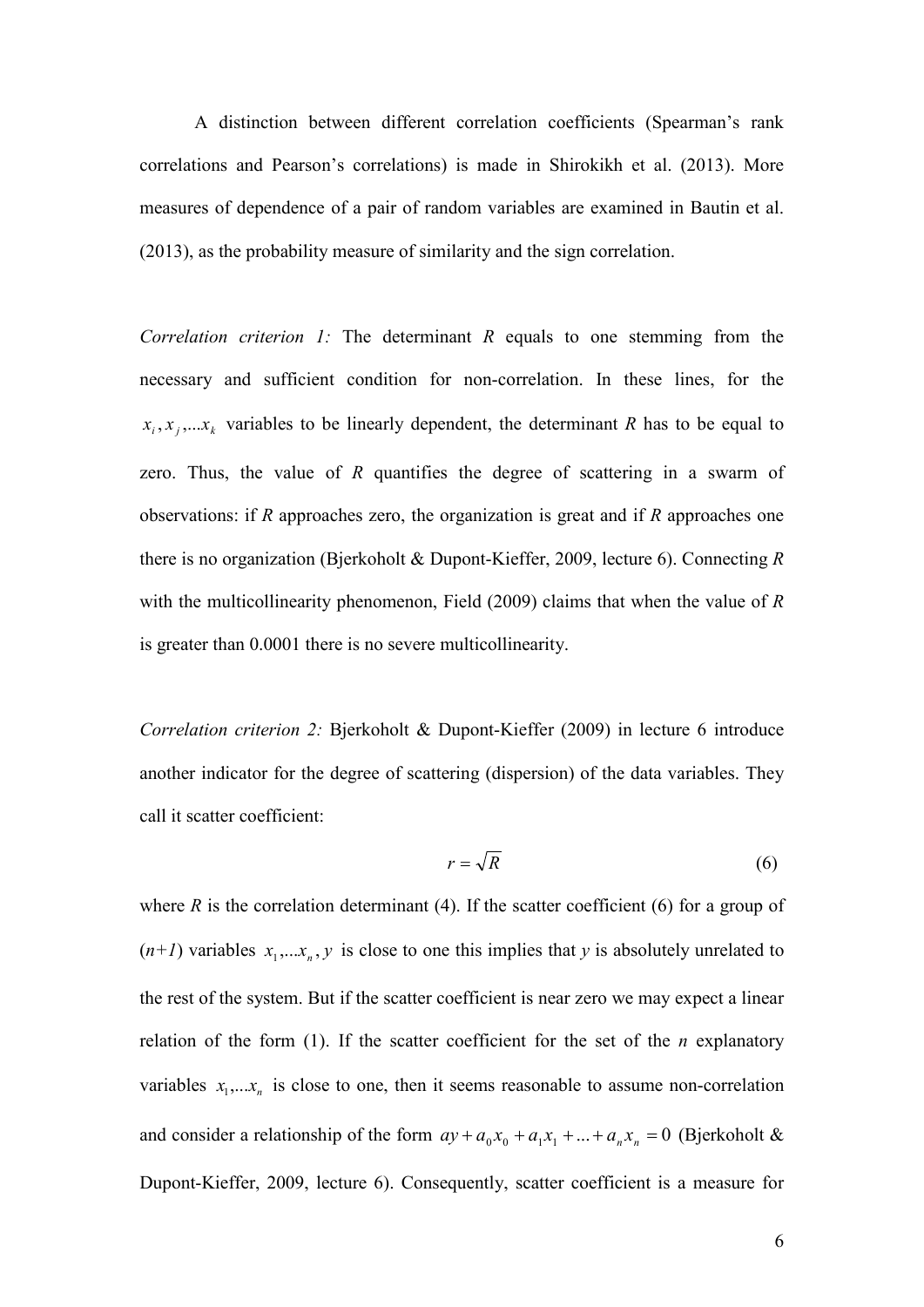testing the correlation among  $x_1,...x_n$  and the correlation between series  $b_0 + b_1 x_1 + ... + b_n x_n$  and the dependent variable y.

The scatter coefficient (6) performs a quantitative analysis of the degree of the dispersion of the data more sensitive than the determinant  $R$ . Evaluating the square root of a number in the interval  $[0,1]$ , we get a higher range of values within the interval  $[0,1]$ , as it is obvious from figure 1.



**Figure 1:** The range of functions R and  $\sqrt{R}$ 

Correlation criterion 3: A different approach uses the eigenanalysis of the correlation matrix and leaves it to the user to decide whether eigenvalues are extreme, indicating that the dimension of the problem could be (or should be) reduced. There are three measures, namely *eigenvalues*, *condition index* and *condition number*. Condition index is an alternative to Variance Inflation Factor (VIF). In case of no collinearity, all eigenvalues would be 1. Eigenvalues smaller or larger than 1 would indicate departures from the ideal situation. "Too" small or large eigenvalues would indicate multicollinearity problems. Eigenvalues are important in multiple regression models. The division of each eigenvalue by the number of discriminator variables used in the analysis calculates the absolute percent which shows the magnitude of between-group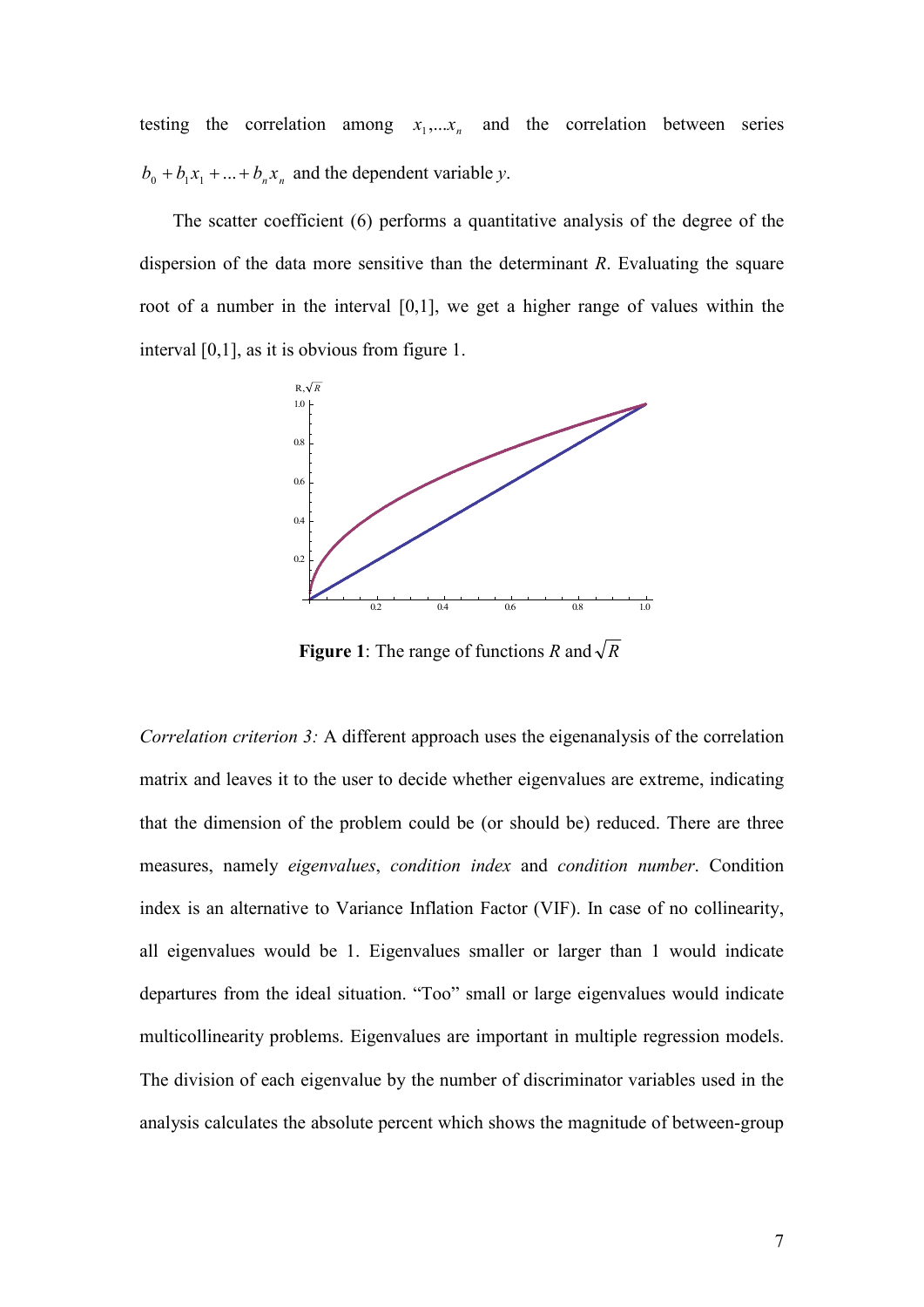variability explained by each function in relation to the between-group variation (Brown & Wicker 2000).

While the condition index<sup>2</sup> is the ratio between a specific eigenvalue and the maximum of all eigenvalues, the condition number is the root of largest eigenvalue divided by the smallest. That is:

Condition Number = 
$$
\sqrt{\frac{\text{Maximum eigenvalue}}{\text{Minimum eigenvalue}}}
$$
 (7)

A condition index between 100 and 1000 or condition numbers between 10 and 30 would indicate weak to serious collinearity problems. For a complete discussion for the values of condition numbers and indices that indicate dependencies refer to Belsley et al. (1980).

Correlation criterion 4: In case the correlation matrix has a rank of  $r \le n$ , with n being the number of variables, then there will be  $n - r$  eigenvalues equal to zero. This may lead us to suspect the existence of multicollinearity.

Correlation criterion 5: The larger the value of  $VIF<sub>i</sub>$  the more collinear the variable  $X_j$ . If the VIF of a variable exceeds 10, the variable is said to be highly nonlinear (Gujarati, 2003, chapter 10; Halkos, 2006, 2011, Chapter 6)

$$
VIF_j = \sum_{k=1}^{p} \frac{V_{jk}^2}{\lambda_k} \tag{8}
$$

Correlation criterion 6: Variance-decomposition proportions (Fox, 1984, par. 3.1.3)

$$
p_{jk} = \frac{V_{jk}^2}{VIF_j \lambda_{\kappa}}
$$
 (9)

 $2$  SAS, STATA, SPSS and S-plus define the condition index as the square root of this ratio.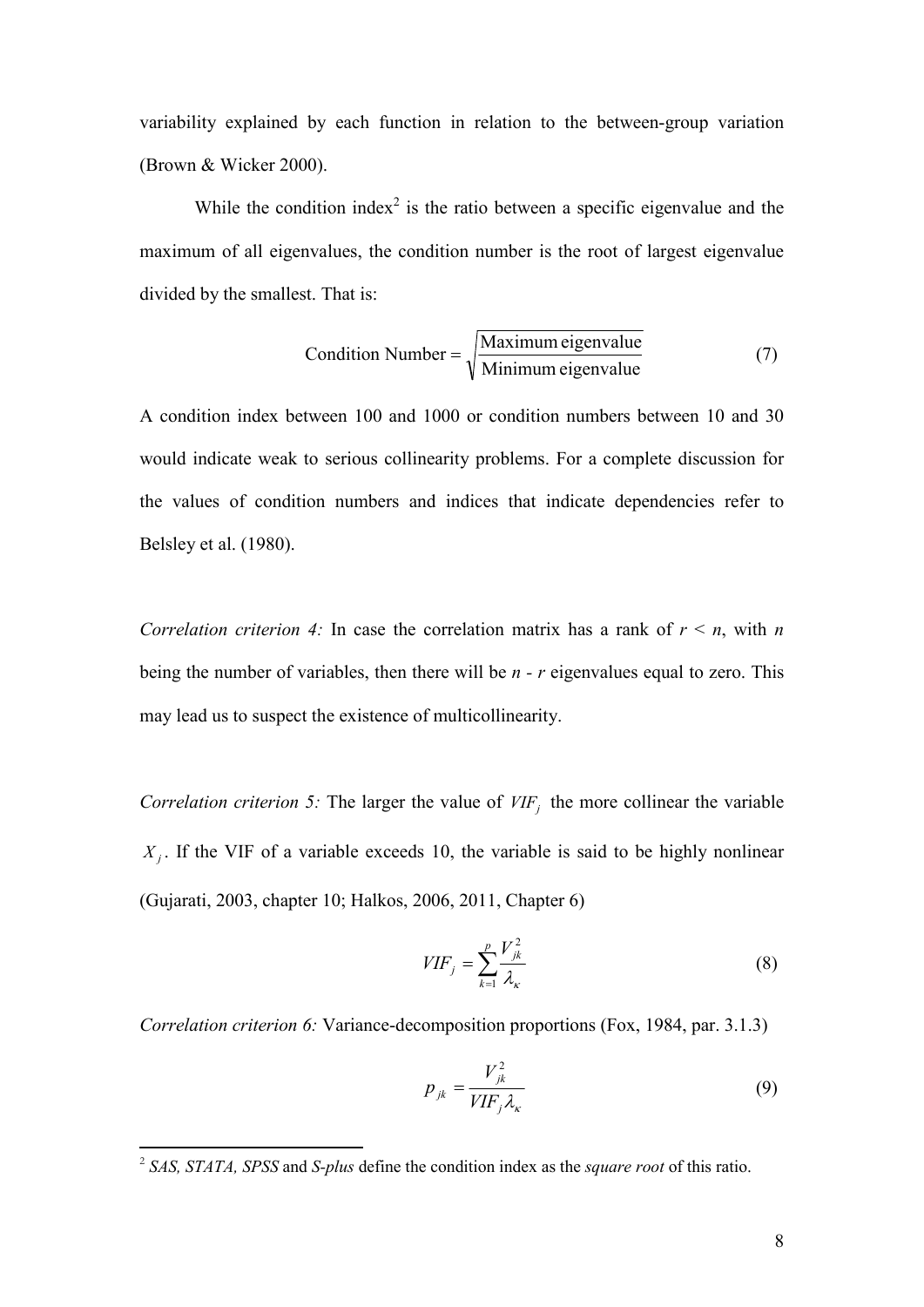This ratio informs us on how much percentage of the parameter coefficient's variance is associated with each eigenvalue. A usual decisive factor for collinearity relying on high variance decomposition proportions puts the threshold of a variance decomposition proportion greater than 0.50 for two or more variables associated with a high condition index. If a condition index is high (within the interval (100, 1000) or higher) and two or more explanatory variables illustrate high proportions of variation concerning this index, we may infer that these explanatory variables are significantly linear dependent (Belsley, 1991a, b).

#### $\overline{4}$ . **Programming in Xcas**

The codes in Xcas given below create dedicated functions to estimate i) the moments  $m_{ij}$  as defined in (2) and ii) the determinant of moments as defined in  $(3)$ . The user just has to introduce the independent variables (argument vars). This is the only input required.

```
m(xn, xk) := sum((xn[1]-mean(xn)) * (xk[1]-mean(xk))), 1, 0, length(xk)-1)moments (vars):=makemat((j, k)-\geqm(vars[j], vars[k]), nrows (vars), nrows (vars))
```
The codes in Xcas below generate i) the correlation matrix of data variables (argument *vars*) ii) the scatter coefficient as defined in  $(6)$  iii) the variance inflation factors iv) the condition indices as defined in section 3 and the condition number as defined in  $(7)$  and v) the proportions of variance for all independent variables as defined in (9) (lying in the rows of a tabular display). The user just has to introduce the independent variables (argument vars). This is the only input required.

```
correlation matrix (vars) := makemat ((j,k) ->m (vars [j], vars [k])
/sqrt(m(vars[j],vars[j])*m(vars[k],vars[k])),nrows(vars),nrows(vars))
scatter coefficient(vars):=sqrt(det(correlation matrix(vars))))
```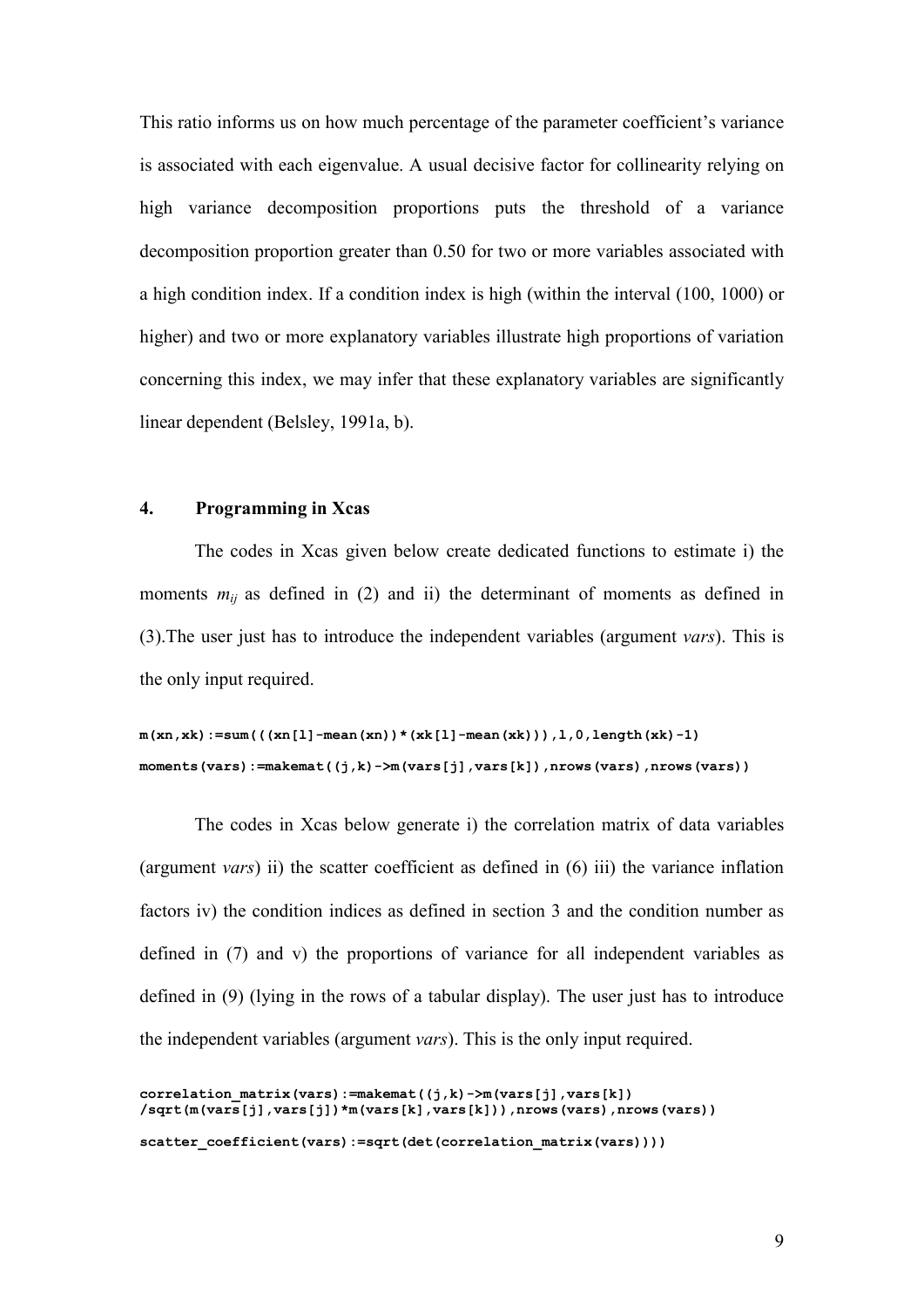```
phi(k,j, vars):=eigenvectors(correlation matrix(vars))[k,j]^2/(eigenvalues(co
rrelation matrix(vars))[j])
\mathbf{v}if (vars):=seq(sum(phi(l,k,vars),k,0,eigenvalues(correlation matrix(vars))-
1), 1, 0, length (eigenvalues (correlation matrix (qq)))-1)
condition indices (vars) := seq (max (eigenvalues (correlation matrix (vars))) / (eig
envalues (correlation matrix (vars) ) [j] ) , j, 0, length (eigenvalues (correlation ma
trix (vars))) -1)
condition number (vars) := sqrt (max (eigenvalues (correlation matrix (vars))) /min (
eigenvalues(correlation_matrix(vars))))
vdp(k,j, vars):=eigenvectors(correlation matrix(vars))[j,k]^2/((eigenvalues(c
orrelation matrix(vars))[k])*vif(vars)[j])
```
variance proportions (vars) := seq (seq (vdp  $(j, k, \text{vars})$ ,  $j, 0, \text{arows}$  (vars) -1),  $k, 0, nrows (vars) - 1)$ 

With the following function, we get a direct answer for the collinearity problem (classifying the cases of weak - moderate to strong - severe collinearity) based on condition numbers. The cutoff values which point that multicollinearity affects estimates are taken from Callaghan & Chen (2008) but can easily be adjusted to the user's preferences.

cn condition (vars) := if (condition number (vars) <10) "weak collinearity"; else  $(i\overline{f}$  (condition number (vars) >10 and condition number (vars) <30) "moderate to strong collinearity"; else "severe collinearity";);

In Xcas programming environment we create a loop that checks the number of variance decomposition proportions and the associated condition indices for all the components (or dimensions according to SPSS). If the number of variance decomposition proportions exceeding  $0.50$  is greater than two for a component associated with high condition index (say more than 100), the indication "collinearity" is printed (according to correlation criterion 6 of section 3). The indication "collinearity" is printed as many times as the number of components which satisfy the criterion

```
for k from 0 to nrows (vars) -1 do
 (if((count sup(0.5, variance proportions(vars), col)[k]>1)
                                                                               and
condition indices (vars) [k] > 100) print ("collinearity"); )
end for;
```
The associated function in Xcas is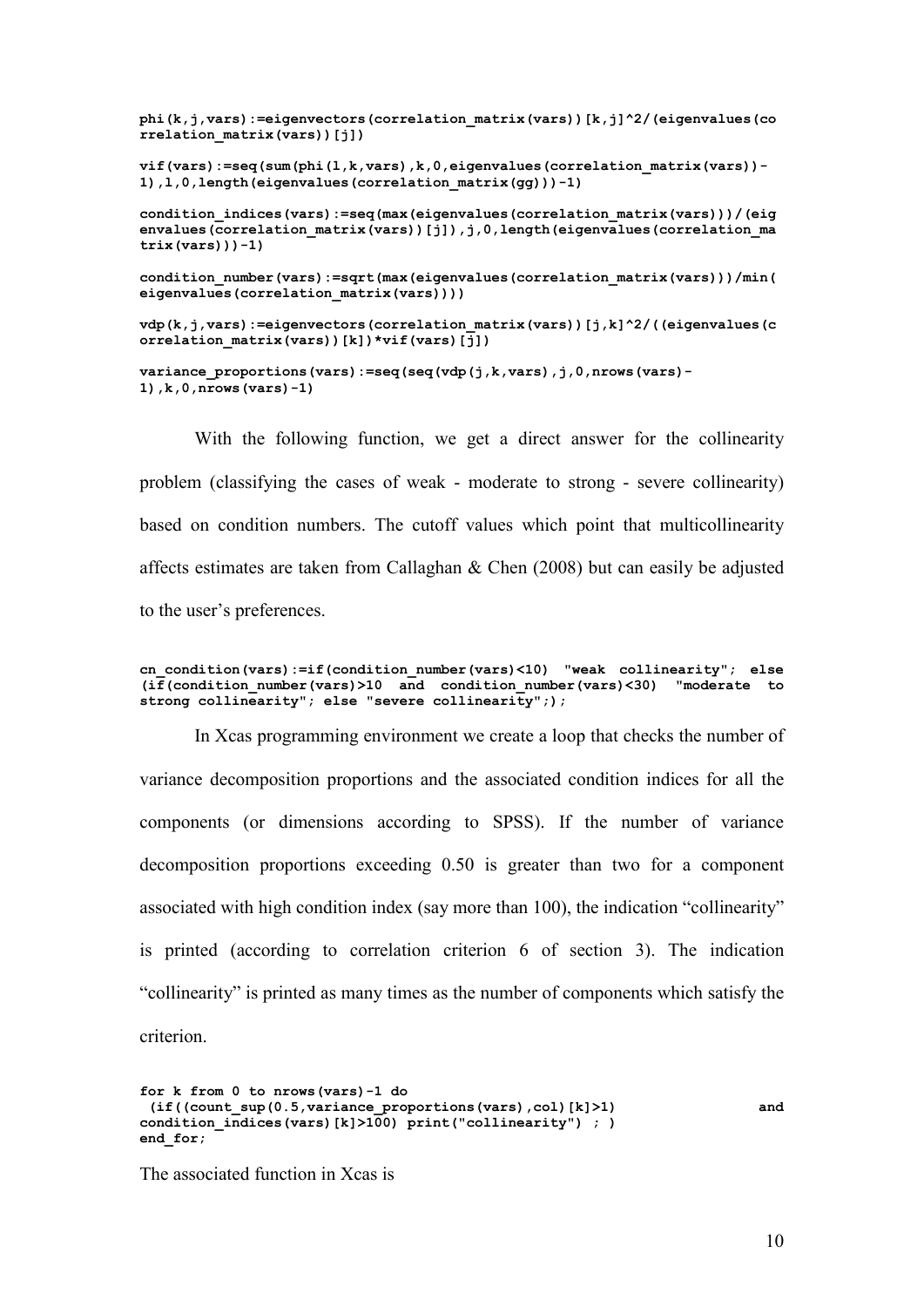| vdp test(vars):=for k from $0$ to nrows(vars)-1 do<br>$(if((count sup(0.5, variance proportions(vars), col)[k])1)$<br>condition indices (vars) $[k] > 100$ ) print ("collinearity"); )<br>end for;                                                                                                                                                                                                                                                                                                                                                                                                                                                                                                                                                                                                                                                                                                                                                                                                                                                                                                                                                                                                                                                                                                                                                                                                         |      |     |             |      |      |    |      | and                             |
|------------------------------------------------------------------------------------------------------------------------------------------------------------------------------------------------------------------------------------------------------------------------------------------------------------------------------------------------------------------------------------------------------------------------------------------------------------------------------------------------------------------------------------------------------------------------------------------------------------------------------------------------------------------------------------------------------------------------------------------------------------------------------------------------------------------------------------------------------------------------------------------------------------------------------------------------------------------------------------------------------------------------------------------------------------------------------------------------------------------------------------------------------------------------------------------------------------------------------------------------------------------------------------------------------------------------------------------------------------------------------------------------------------|------|-----|-------------|------|------|----|------|---------------------------------|
| Prog Edit Add                                                                                                                                                                                                                                                                                                                                                                                                                                                                                                                                                                                                                                                                                                                                                                                                                                                                                                                                                                                                                                                                                                                                                                                                                                                                                                                                                                                              | ll13 | nxt | <b>Func</b> | Test | Loop | OK | Save | E:\collinearity diagnostics.cxx |
| $m(xn, xk)$ :=sum(((xn[1]-mean(xn))*(xk[1]-mean(xk))),1,0,1ength(xk)-1);<br>moments (vars):=makemat( $(j, k)$ ->m(vars[j], vars[k]), nrows (vars), nrows (vars));<br>correlation matrix(vars):=makemat((j,k)->m(vars[j],vars[k])/sqrt(m(vars[j],vars[j])*m(vars[k],vars[k])),nrows(vars),nrows(vars));<br>scatter coefficient (vars) := sqrt (det (correlation matrix (vars)));<br>condition indices (vars):=seq (max (eigenvalues (correlation matrix (vars)))/(eigenvalues (correlation matrix (vars))[j]),j,0,length(eigenvalues (correlation mat<br>condition number (vars) := sqrt (max (eigenvalues (correlation matrix (vars))) /min (eigenvalues (correlation matrix (vars))));<br>phi(k,j, vars):=eigenvectors(correlation matrix(vars))[k,j]^2/(eigenvalues(correlation matrix(vars))[j]);<br>$vif(vars):=seq(sum(phi(l,k,vars),k,0, eigenvalues(correlation matrix(vars))-1),l,0, length(eigenvalues(correlation matrix(qq)))-1);$<br>$\forall$ dp(k,j,vars):=eigenvectors(correlation matrix(vars))[j,k]^2/((eigenvalues(correlation matrix(vars))[k])*vif(vars)[j]);<br>variance proportions (vars): = seq (seq (vdp $(j, k, \text{vars})$ , j, 0, nrows (vars) -1), $k, 0$ , nrows (vars) -1);<br>vdp test(vars):=for k from 0 to nrows(vars) do<br>(if((count sup(0.5, variance proportions(vars), col)[k]>1) and condition indices(vars)[k]>100) print("collinearity");)<br>end for;<br>I۰ |      |     |             |      |      |    |      | ≛                               |

Figure 2: "collinearity diagnostics" program file in Xcas

| File Edit      |                       |                                                           |  |     | Cfg Help Toolbox Expression Cmds Prg Graphic Geo Spreadsheet Phys Highschool Turtle |             |      |    |      |          |
|----------------|-----------------------|-----------------------------------------------------------|--|-----|-------------------------------------------------------------------------------------|-------------|------|----|------|----------|
|                |                       | Unnamed /cygdrive/e/moments criterion desktop.xws Unnamed |  |     |                                                                                     |             |      |    |      |          |
| ? Save         |                       |                                                           |  |     | Config: approx real DEG 12 xcas                                                     |             |      |    |      | STOP Kbd |
|                | 1 Prog Edit Add       |                                                           |  | nxt | Func                                                                                | <b>Test</b> | Loop | OK | Save |          |
| Load           |                       |                                                           |  |     |                                                                                     |             |      |    |      |          |
| Insert         | $\blacktriangleright$ |                                                           |  |     |                                                                                     |             |      |    |      |          |
| Save           |                       |                                                           |  |     |                                                                                     |             |      |    |      |          |
| Save as        |                       |                                                           |  |     |                                                                                     |             |      |    |      |          |
| File extension |                       |                                                           |  |     |                                                                                     |             |      |    |      |          |
| Export         | ▶                     |                                                           |  |     |                                                                                     |             |      |    |      |          |
| Translate      | ٠                     |                                                           |  |     |                                                                                     |             |      |    |      |          |
| Export/Print ▶ |                       |                                                           |  |     |                                                                                     |             |      |    |      |          |
|                |                       |                                                           |  |     |                                                                                     |             |      |    |      |          |
|                |                       |                                                           |  |     |                                                                                     |             |      |    |      |          |
|                |                       |                                                           |  |     |                                                                                     |             |      |    |      |          |
|                |                       |                                                           |  |     |                                                                                     |             |      |    |      |          |
|                |                       |                                                           |  |     |                                                                                     |             |      |    |      |          |

Figure 3: Loading a program file in Xcas

Working in any session in Xcas, by loading collinearity diagnostics.cxx  $file<sup>3</sup>$ writing program  $\alpha$ r by  $in$ a commandline read("collinearity diagnostics.cxx") We can use moments, correlation matrix, vif, scatter coefficient, condition number, condition indices, variance proportions, cn\_condition, vdp\_test functions.

#### $5.$ An illustrative example

We consider the data used by a telephone cable manufacturer to predict sales to a major customer for the period 1968-1983 as presented in Table 1 (the example is taken from Gujarati, 2003, p.290).

<sup>&</sup>lt;sup>3</sup> All files are available on request.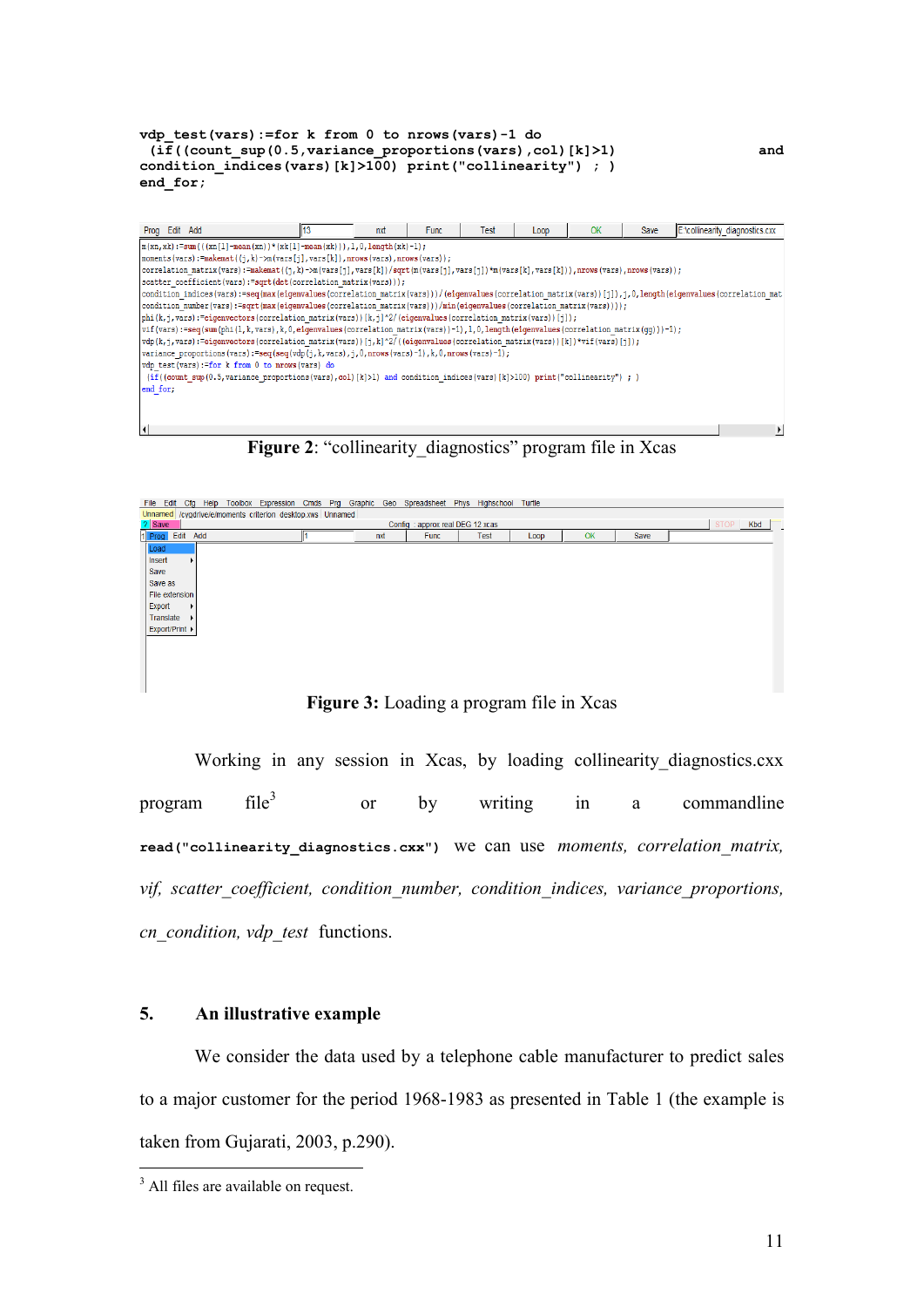Here we demonstrate the results from Xcas programmed (and built-in) functions. Similar results are generated in different outputs in SPSS, MINITAB and STATA (but not all together in the same software). Moreover, we generate the scatter coefficient (posed by correlation criterion 2) and the rank of the moments and data matrices. A direct answer for collinearity and its degree is given by *cn condition* function and *vdp* test function.

|      |            | $X_3$   | $X_4$         |                  | $X_6$    | Y, total  |
|------|------------|---------|---------------|------------------|----------|-----------|
| Year | $X_2$      | housing | unemployment  | $X_5$ prime rate | customer | plastic   |
|      | <b>GNP</b> | starts  | $\frac{0}{0}$ | lag, 6 mos       | line     | purchases |
|      |            |         |               |                  | gains, % | (MPF)     |
| 1968 | 1051.8     | 1503.6  | 3.6           | 5.8              | 5.9      | 5873      |
| 1969 | 1078.8     | 1486.7  | 3.5           | 6.7              | 4.5      | 7852      |
| 1970 | 1075.3     | 1434.8  | 5.0           | 8.4              | 4.2      | 8189      |
| 1971 | 1107.5     | 2035.6  | 6.0           | 6.2              | 4.2      | 7497      |
| 1972 | 1171.1     | 2360.8  | 5.6           | 5.4              | 4.9      | 8534      |
| 1973 | 1235.0     | 2043.9  | 4.9           | 5.9              | 5.0      | 8688      |
| 1974 | 1217.8     | 1331.9  | 5.6           | 9.4              | 4.1      | 7270      |
| 1975 | 1202.3     | 1160.0  | 8.5           | 9.4              | 3.4      | 5020      |
| 1976 | 1271.0     | 1535.0  | 7.7           | 7.2              | 4.2      | 6035      |
| 1977 | 1332.7     | 1961.8  | 7.0           | 6.6              | 4.5      | 7425      |
| 1978 | 1399.2     | 2009.3  | 6.0           | 7.6              | 3.9      | 9400      |
| 1979 | 1431.6     | 1721.9  | 6.0           | 10.6             | 4.4      | 9350      |
| 1980 | 1480.7     | 1298.0  | 7.2           | 14.9             | 3.9      | 6540      |
| 1981 | 1510.3     | 1100.0  | 7.6           | 16.6             | 3.1      | 7675      |
| 1982 | 1492.2     | 1039.0  | 9.2           | 17.5             | 0.6      | 7419      |
| 1983 | 1535.4     | 1200.0  | 8.8           | 16.0             | 1.5      | 7923      |

Table 1: Data of the illustrative example

Variables  $X_2$ ,  $X_3$ ,  $X_4$ ,  $X_5$ ,  $X_6$  in Xcas are introduced in matrix notation, having

their values lying in rows.

First we define the matrix of the explanatory variables

qq:=[[1051.8,1078.8,1075.3,1107.5,1171.1,1235.0,1217.8,1202.3,1271.0,1332.7, 1399.2, 1431.6, 1480.7, 1510.3, 1492.2, 1535.4], [1503.6, 1486.7, 1434.8, 2035.6, 2360  $.8, 2043.9, 1331.9, 1160.0, 1535.0, 1961.8, 2009.3, 1721.9, 1298.0, 1100.0, 1039.0, 120$  $0.0$ ], [3.6, 3.5, 5.0, 6.0, 5.6, 4.9, 5.6, 8.5, 7.7, 7.0, 6.0, 6.0, 7.2, 7.6, 9.2, 8.8], [5.8,  $.2, 4.2, 4.9, 5.0, 4.1, 3.4, 4.2, 4.5, 3.9, 4.4, 3.9, 3.1, 0.6, 1.5]$ 

From now on in Xcas we may recall the set of  $X_2$ ,  $X_3$ ,  $X_4$ ,  $X_5$ ,  $X_6$  variables of our example by "gg".

We compute the rank of the variables using built-in Xcas function *rank*: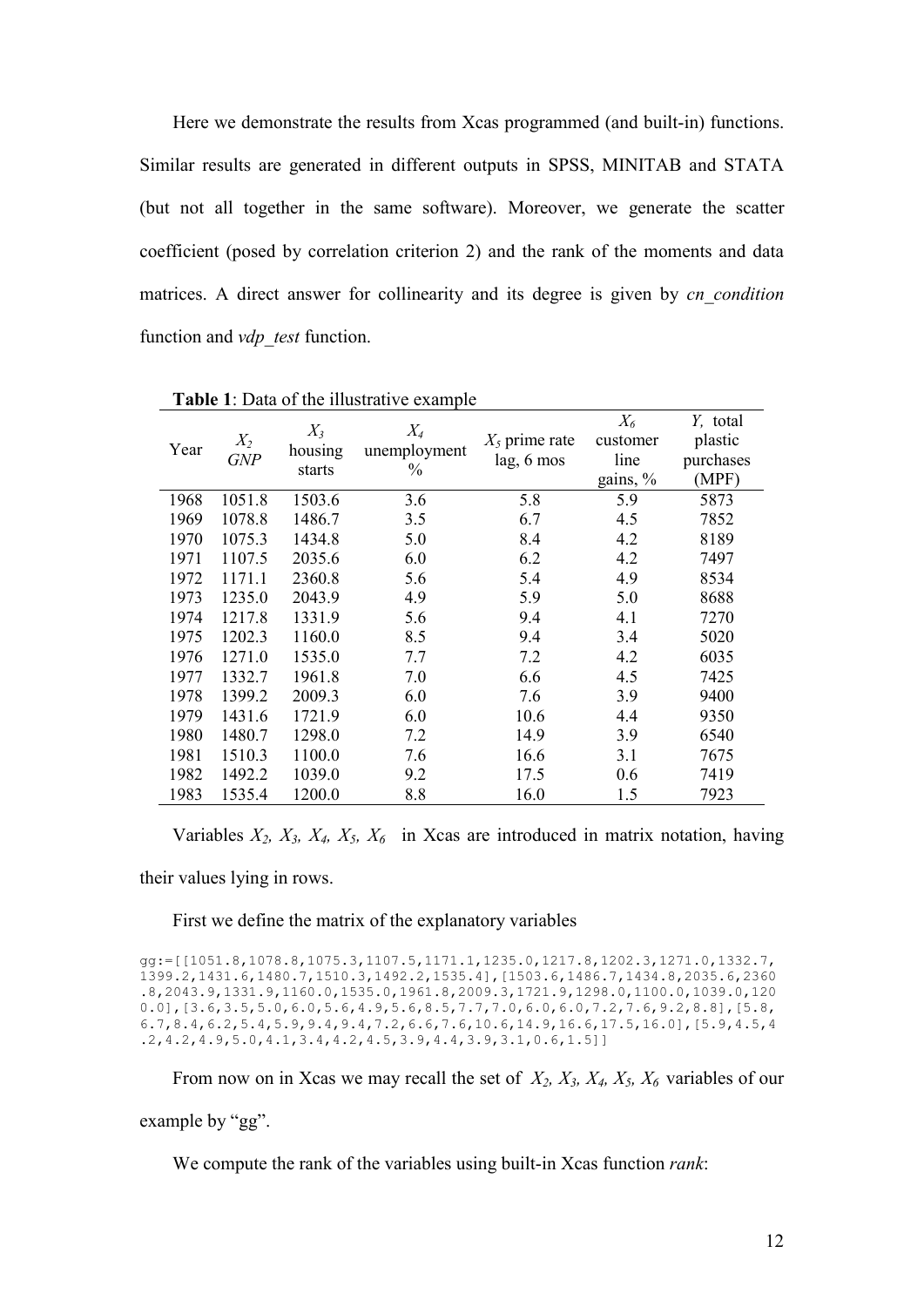$rank(qq)$  $\sqrt{2}$ 

Based on this primitive result we can assume that the rank of the observations is equal to five or that the systematic variation of the variables under study has five degrees of freedom.

In order to load the routine for collinearity diagnostics in Xcas, we write:

read ("collinearity diagnostics.cxx")

Next, we generate the moments matrix by the programmed function *moments*:

moments (qq) [430837.599375, -355877.635625, 3176.27875, 8693.86375, -2214.305625 -355877.635625, 2405028.96938, -4785.50125, -18988.51625, 4703.279375  $-4785.50125$ ,  $44.3575$ ,  $76.3475$ 3176.27875.  $-26.95125$  $-67.97625$ 8693.86375, -18988.51625, 76.3475, 267.4575, 2214.305625, 4703.279375, -26.95125, -67.97625, 25.029375

We compute the rank of the moments matrix using built-in Xcas function *rank*:

```
rank (moments (qq))
\overline{5}
```
We generate the correlation matrix of the five variables, its determinant and its

eigenvalues:

```
correlation matrix (gg))
              -0.349609915876, 0.726571368304, 0.809894856,-0.6743040405511.0.-0.463322880186, -0.748692502708, 0.606199561778
 -0.349609915876, 1.0,0.700944931338, -0.808854450482
0.726571368304, -0.463322880186, 1.0,
0.809894856
            -0.748692502708, 0.700944931338, 1.0,-0.830815919353
[-0.674304040551, 0.606199561778, -0.808854450482, -0.830815919353, 1.0
det(correlation matrix(gg)))
0.00663839557296
```
(this value indicates high degree of organization for the data variables. We cannot

detect multicollinearity since the value is greater than the cutoff value of 0.00001)

eigenvalues (correlation matrix (gg))  $(0.0396034793407, 0.179588118415, 0.353410545961, 0.710556578822, 3.71684127746)$ (the fact that one eigenvalue is near zero (though  $>0.01$ ) indicates one near collinear

relation)

We compute the variance inflation factors for the five variables:

```
vif(qq)[6.90516019365,4.3449454702,3.96791652719,14.6830463272,5.42349875894]
```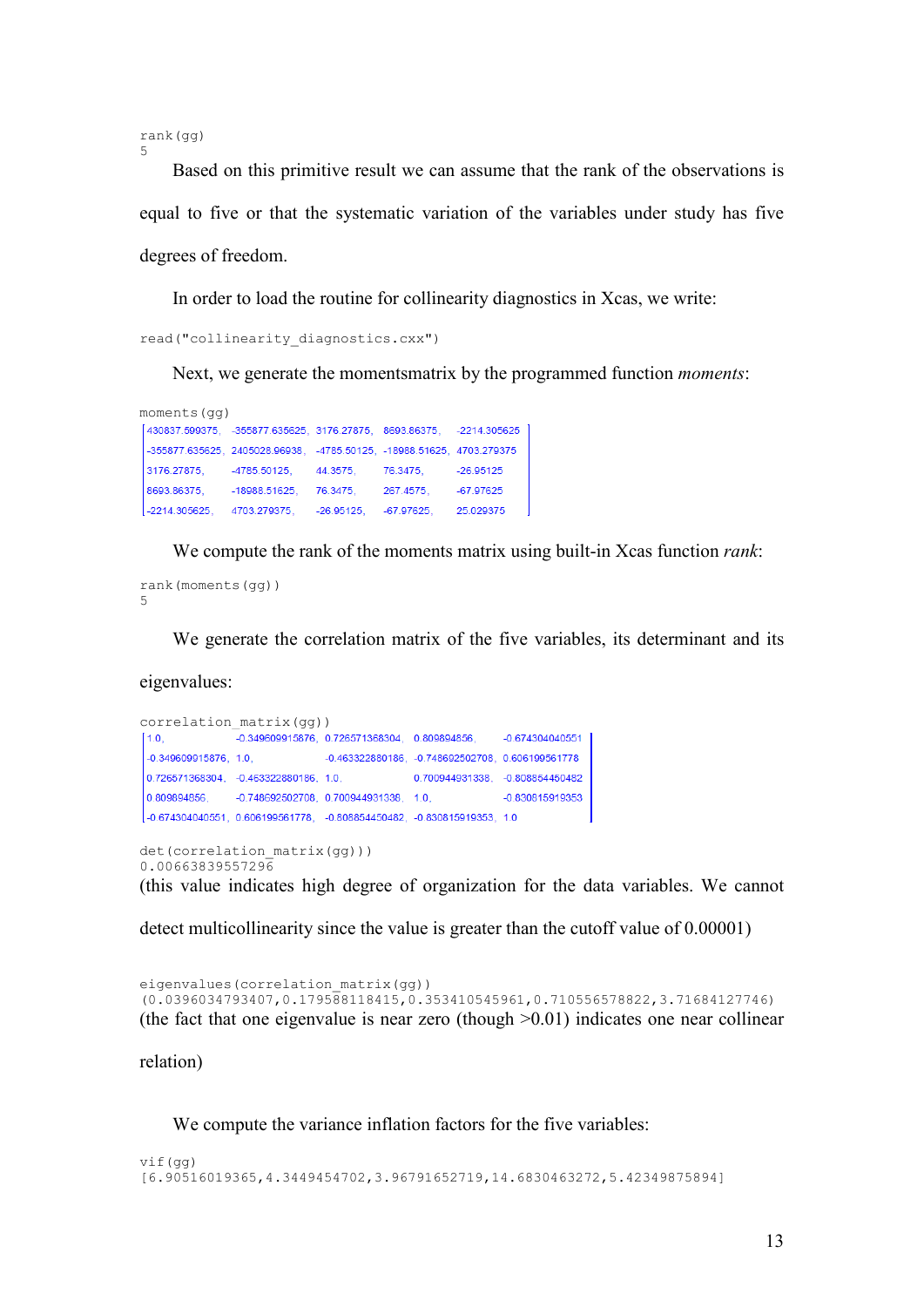(the forth value 14.683046>10 indicates collinearity for explanatory variable  $X_5$ )

We compute the condition number as defined in  $(7)$  and the condition indices:

condition number (qq) 9.68769230702 (a value <10 indicates that multicollinearity is not strong)

condition\_indices(gg)  $(93.8513822355, 20.6964765278, 10.5170638509, 5.23088714993, 1.01$ The sequence of condition indices is presented in accordance with the sequence of the

eigenvalues above.

If a value of a condition index exceeds a cutoff value of, say, 100 to 1000, two or more columns of the data matrix have moderate to strong relations (Belsley et al., 1980; Callaghan & Chen, 2008).

Interpreting the value of the condition number as a collinearity diagnostic using the

programmed function *cn* condition we get:

```
cn condition (qq)
"weak collinearity"
variance proportions (qq)
0.789747368793, 0.0164981306652, 0.137507682737,
                                              0.0489233567007, 0.00732346110473
 0.645096335214, 0.13780700556, 0.00146544443674, 0.206942801592, 0.00868841319737
 0.266141043443, 0.442220144046, 0.241456463891, 0.0365199110244, 0.013662437595
 0.951491907106, 0.0135453632052, 0.0287934216339, 0.00170158736506, 0.00446772068974
0.362725447838, 0.535084686354, 0.0908705385282, 8.78062052653e-05, 0.0112315210738
The first row contains the variance decomposition proportions (vdps) of the first
```
independent variable  $X_2$ , the fifth row contains the vdps of the fifth independent variable  $X_6$ , e.t.c. The sequence of vdps in each row is in accordance with the sequence of the eigenvalues and the sequence of condition indices given above. A detailed report for diagnosing collinearity based on variance proportions is made in Belsley et al. (1980) and Callaghan & Chen (2008).

The *count sup* built-in function below counts the number of the variance proportions strictly greater than 0.5 per column.

count sup (0.5, variance proportions (qq), col)  $[3, 1, 0, 0, 0]$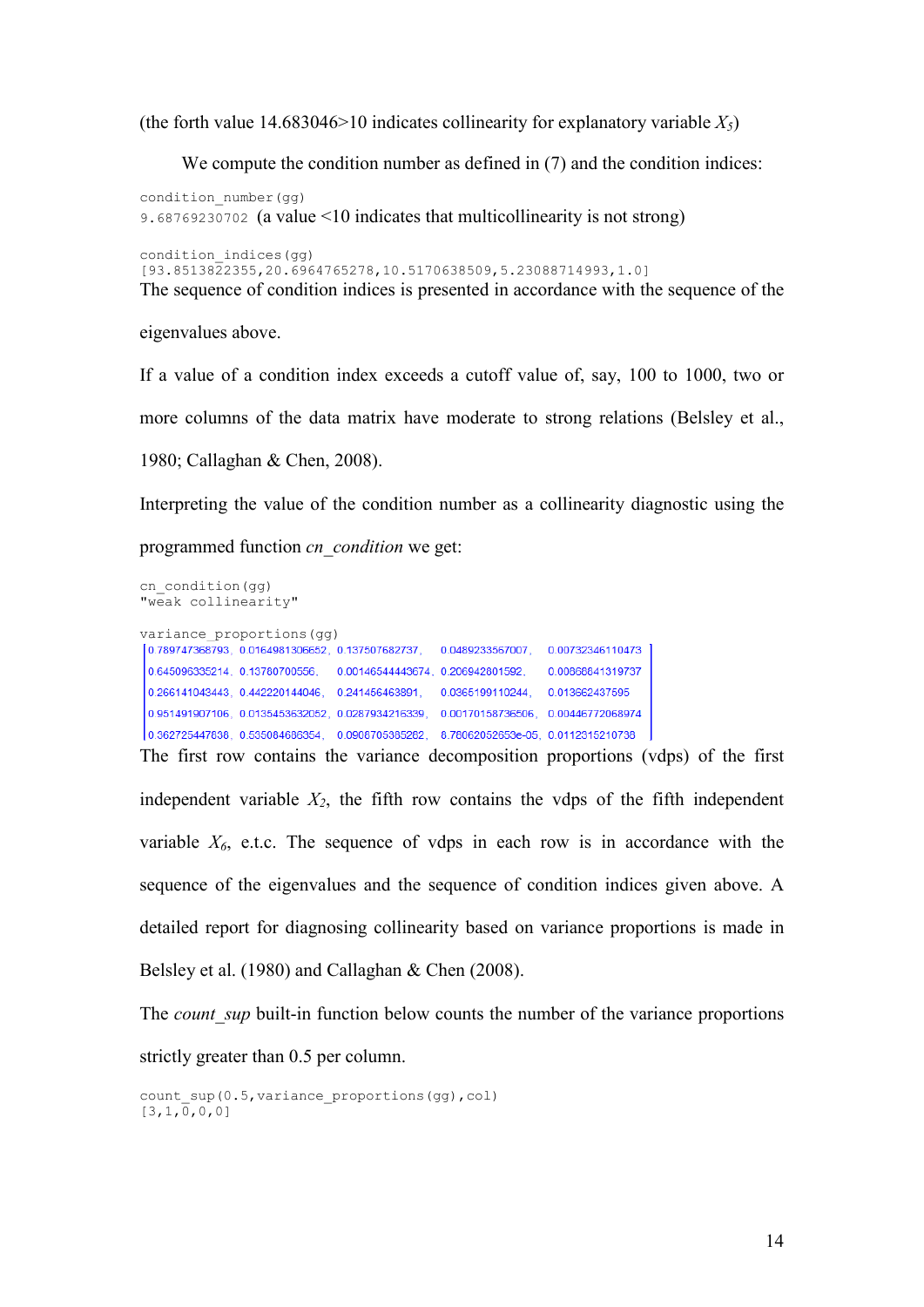The fact that three variance proportions in the first column, associated with variables  $X_2$ ,  $X_3$ ,  $X_5$ , are greater than 0.5 is not a red flag since they are related with a condition index smaller than 100.

vdp test (gg)

(the absence of printed output means absence of collinearity in our data)

If we change the cutoff value for the condition indices from 100 to 90 (violating the correlation criterion) in the codes of vdp test function in order to illustrate its performance in this example, we get:

| vdp_test(gg)             |   |
|--------------------------|---|
| collinearity             |   |
| Evaluation time: 649.963 |   |
|                          | M |

(three variance proportions in the first column of the variance proportion matrix are bigger than 0.5 and the first column is associated with a condition index>90. This fact reflects the "collinearity" indication once).

In order to check the degree of organization of the given data, we generate the scatter coefficient of the explanatory variables  $X_2$ ,  $X_3$ ,  $X_4$ ,  $X_5$ ,  $X_6$  by the programmed function scatter coefficient:

```
scatter coefficient (gg)
```
0.0814763497768 (a value close to zero lets us suspect linear dependency for the set of explanatory variables. The scatter coefficient is the first indicator in this example to raise a red flag)

If we consider the set of  $X_2$ ,  $X_3$ ,  $X_4$  instead, we calculate the corresponding scatter coefficient to see that its value is considerably higher and closer to one:

```
scatter coefficient (gg without x5 x6)
                 (a value close to one indicates that X_2, X_3, X_4 do not constitute a
0.608754651635
linearly dependent set. The corresponding condition number of this set of variables is
2.79940489207)
```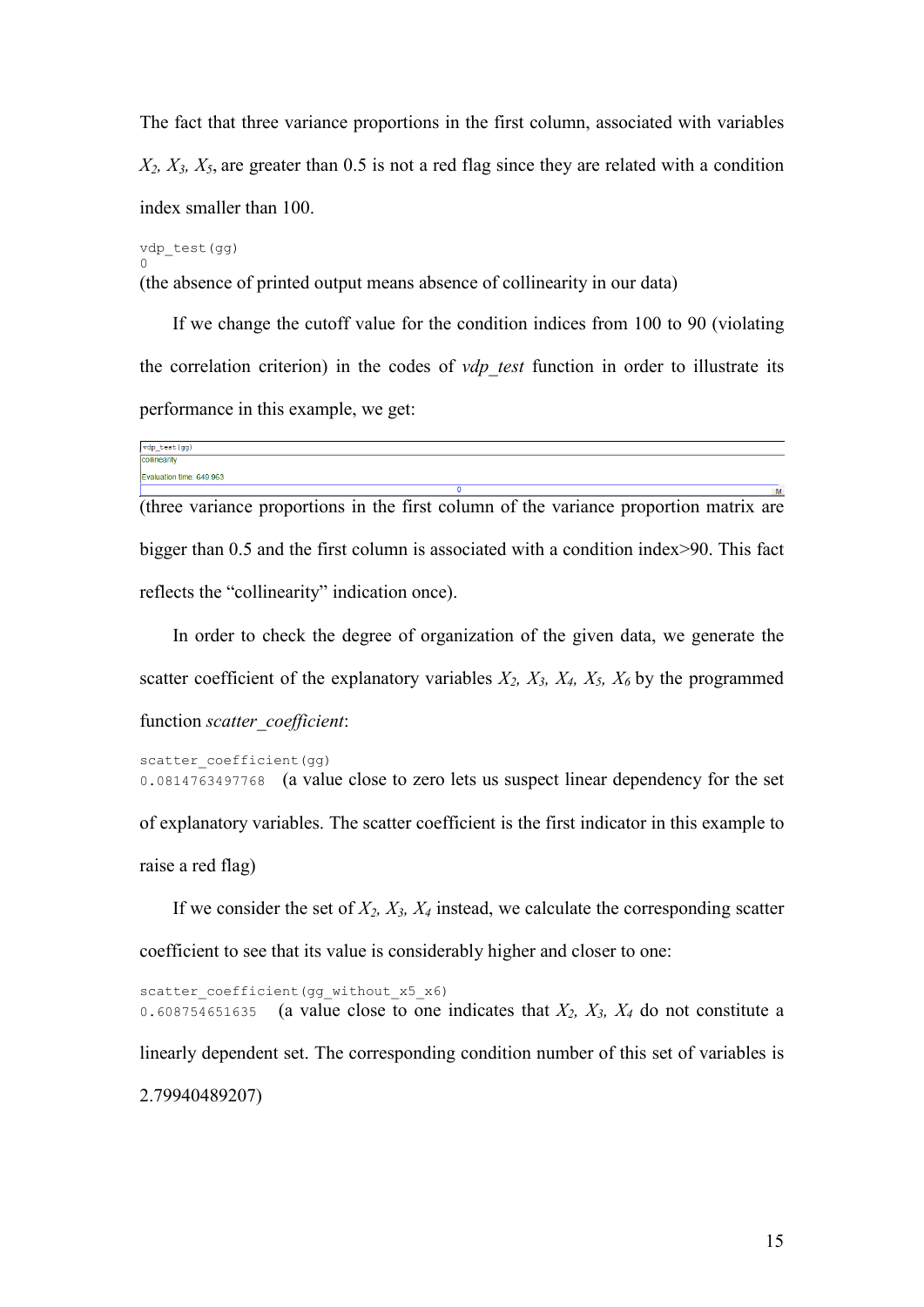#### **Conclusions** 6.

Correlation matrices and moments matrices provide the key links between sample data and best linear unbiased estimation. In this paper we exploited Xcas' built-in matrix functions and Xcas' programming capabilities to examine special topics on correlation analysis. Using simple functional programming techniques with simple input – direct output, we accomplished to evaluate a number of metrics like the correlation matrix of data variables, the scatter coefficient, the variance inflation factors, the condition indices, the condition number and the variance decomposition proportions that help a user check a number of criteria concerning the degree of scattering organization of given data.

Furthermore, with a routine in the Xcas program editor we provided the result of the collinearity study instantly, in a black box mode, avoiding the complex interpretation of a series of indicators. In this way we extract the indications of the degree of multicollinearity.

Xcas seems to be an efficient environment for doing econometrics. Researchers could be inspired of the capabilities of this versatile computing environment and find ways to make further use in econometric methodologies.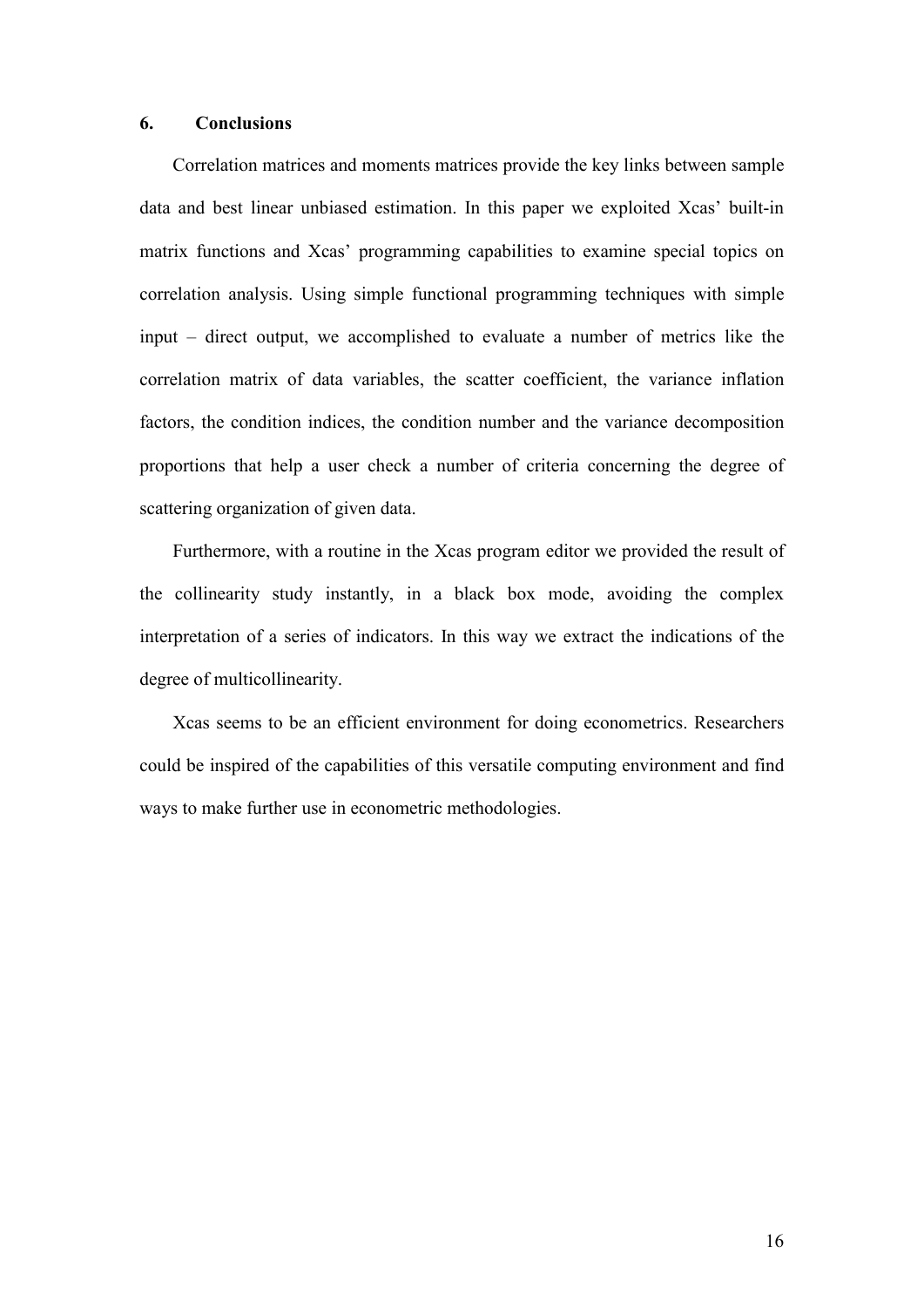## **Appendix** Relevant output in commercial statistical software

Computing the relevant procedure for the illustrative example in Section 5 in Stata (collin option) we result in the same condition number, the same eigenvalues and the same  $\overrightarrow{a}$  determinant of correlation matrix

| acici illilialle of correlation matrix.<br>. collin x2 x3 x4 x5 x6, corr<br>$(obs=16)$ |                                      |                                                |                                                                                                                                                     |      |  |
|----------------------------------------------------------------------------------------|--------------------------------------|------------------------------------------------|-----------------------------------------------------------------------------------------------------------------------------------------------------|------|--|
| Collinearity Diagnostics                                                               |                                      |                                                |                                                                                                                                                     |      |  |
|                                                                                        |                                      | SQRT                                           | Variable VIF VIF Tolerance Squared                                                                                                                  | $R-$ |  |
|                                                                                        |                                      |                                                | x2 6.91 2.63 0.1448 0.8552<br>x3 4.34 2.08 0.2302 0.7698<br>x4 3.97 1.99 0.2520 0.7480<br>x5 14.68 3.83 0.0681 0.9319<br>x6 5.42 2.33 0.1844 0.8156 |      |  |
| Mean VIF 7.06                                                                          | Eigenval                             | Cond<br>Index                                  |                                                                                                                                                     |      |  |
| $\mathbf{1}$<br>$\overline{c}$<br>3<br>4<br>5<br>0.0396                                | 3.7168<br>0.7106<br>0.3534<br>0.1796 | 1.0000<br>2.2871<br>3.2430<br>4.5493<br>9.6877 |                                                                                                                                                     |      |  |
| Condition Number 9.6877<br>Det(correlation matrix) 0.0066                              |                                      |                                                | Eigenvalues & Cond Index computed from deviation sscp (no intercept)                                                                                |      |  |

Computing the Linear Regression and Factor Analysis procedures in MINITAB and SPSS, the relevant printout for our illustrative example (in Section 5) certifies once again the validity of our results in Xcas:

| <b>Data Display</b> |
|---------------------|
|                     |

| Matrix CORR1 |            |            |            |                     |
|--------------|------------|------------|------------|---------------------|
| 1,00000      | $-0.34961$ | 0.72657    |            | $0.80989 - 0.67430$ |
| $-0.34961$   | 1.00000    | $-0.46332$ | $-0.74869$ | 0.60620             |
| 0.72657      | $-0.46332$ | 1,00000    | 0.70094    | $-0.80885$          |
| 0.80989      | $-0.74869$ | 0.70094    | 1,00000    | $-0.83082$          |
| $-0.67430$   | 0.60620    | $-0.80885$ | $-0.83082$ | 1.00000             |

Figure 4: The correlation matrix in MINITAB

|            | Unstandardized Coefficients |            | Standardized<br>Coefficients |          |      |            | Correlations |         | <b>Collinearity Statistics</b> |            |
|------------|-----------------------------|------------|------------------------------|----------|------|------------|--------------|---------|--------------------------------|------------|
| Model      | в                           | Std. Error | Beta                         |          | Sig. | Zero-order | Partial      | Part    | Tolerance                      | <b>VIF</b> |
| (Constant) | 7543.125                    | 156,900    |                              | 48.076   | .000 |            |              |         |                                |            |
| Zscore(x2) | 827,669                     | 425,818    | ,680                         | 1,944    | ,081 | .210       | .524         | 259     | .145                           | 6,905      |
| Zscore(x3) | 946,573                     | 337,777    | .778                         | 2,802    | .019 | .497       | .663         | .373    | .230                           | 4.345      |
| Zscore(x4) | $-1408.608$                 | 322.789    | $-1.157$                     | $-4.364$ | .001 | $-263$     | $-.810$      | $-.581$ | .252                           | 3.968      |
| Zscore(x5) | 50.716                      | 620.934    | .042                         | .082     | .937 | $-050$     | .026         | .011    | .068                           | 14.683     |
| Zscore(x6) | $-1099.789$                 | 377,379    | $-0.904$                     | $-2,914$ | .015 | .011       | $-.678$      | $-.388$ | 184                            | 5,423      |

Figure 5: Collinearity Statistics in SPSS (computed considering centered data<sup>4</sup>)

|       |           |            |           | Comnearity Diagnostics" |            |            |            |            |            |  |
|-------|-----------|------------|-----------|-------------------------|------------|------------|------------|------------|------------|--|
|       |           |            | Condition | Variance Proportions    |            |            |            |            |            |  |
| Model | Dimension | Eigenvalue | Index     | (Constant)              | Zscore(x2) | Zscore(x3) | Zscore(x4) | Zscore(x5) | Zscore(x6) |  |
|       |           | 3.717      | 1.000     | .00                     | .01        | .01        | .01        | .00        | .01        |  |
|       | ÷         | 1,000      | 1,928     | 1.00                    | ,00        | ,00        | .00        | ,00        | .00        |  |
|       | з         | .711       | 2.287     | .00                     | .05        | , 21       | .04        | .00        | .00        |  |
|       | 4         | .353       | 3,243     | .00                     | 14         | ,00        | , 24       | ,03        | ,09        |  |
|       | 5         | .180       | 4.549     | .00                     | .02        | .14        | .44        | .01        | .54        |  |
|       | 6         | 040        | 9,688     | 00                      | 79         | 65         | .27        | ,95        | .36        |  |
| $-$   | .         |            |           |                         |            |            |            |            |            |  |

a. Dependent Variable: Y

Figure 6: Collinearity Diagnostics in SPSS (computed considering centered data)

| <b>Correlation Matrix<sup>a</sup></b> |            |         |         |         |         |          |  |  |  |  |  |
|---------------------------------------|------------|---------|---------|---------|---------|----------|--|--|--|--|--|
|                                       |            | х2      | xЗ      | x4      | х5      | x6       |  |  |  |  |  |
| Correlation                           | x2         | 1,000   | $-.350$ | .727    | .810    | $-.674$  |  |  |  |  |  |
|                                       | xЗ         | $-.350$ | 1,000   | $-.463$ | $-.749$ | .606     |  |  |  |  |  |
|                                       | $\times 4$ | .727    | $-.463$ | 1.000   | .701    | $-0.809$ |  |  |  |  |  |
|                                       | x5         | .810    | $-.749$ | .701    | 1.000   | $-.831$  |  |  |  |  |  |
|                                       | x6         | $-.674$ | .606    | $-.809$ | $-.831$ | 1,000    |  |  |  |  |  |
| o Determinant- 007                    |            |         |         |         |         |          |  |  |  |  |  |

Figure 7: The correlation matrix in SPSS

<sup>&</sup>lt;sup>4</sup> Running a linear regression on the z-scores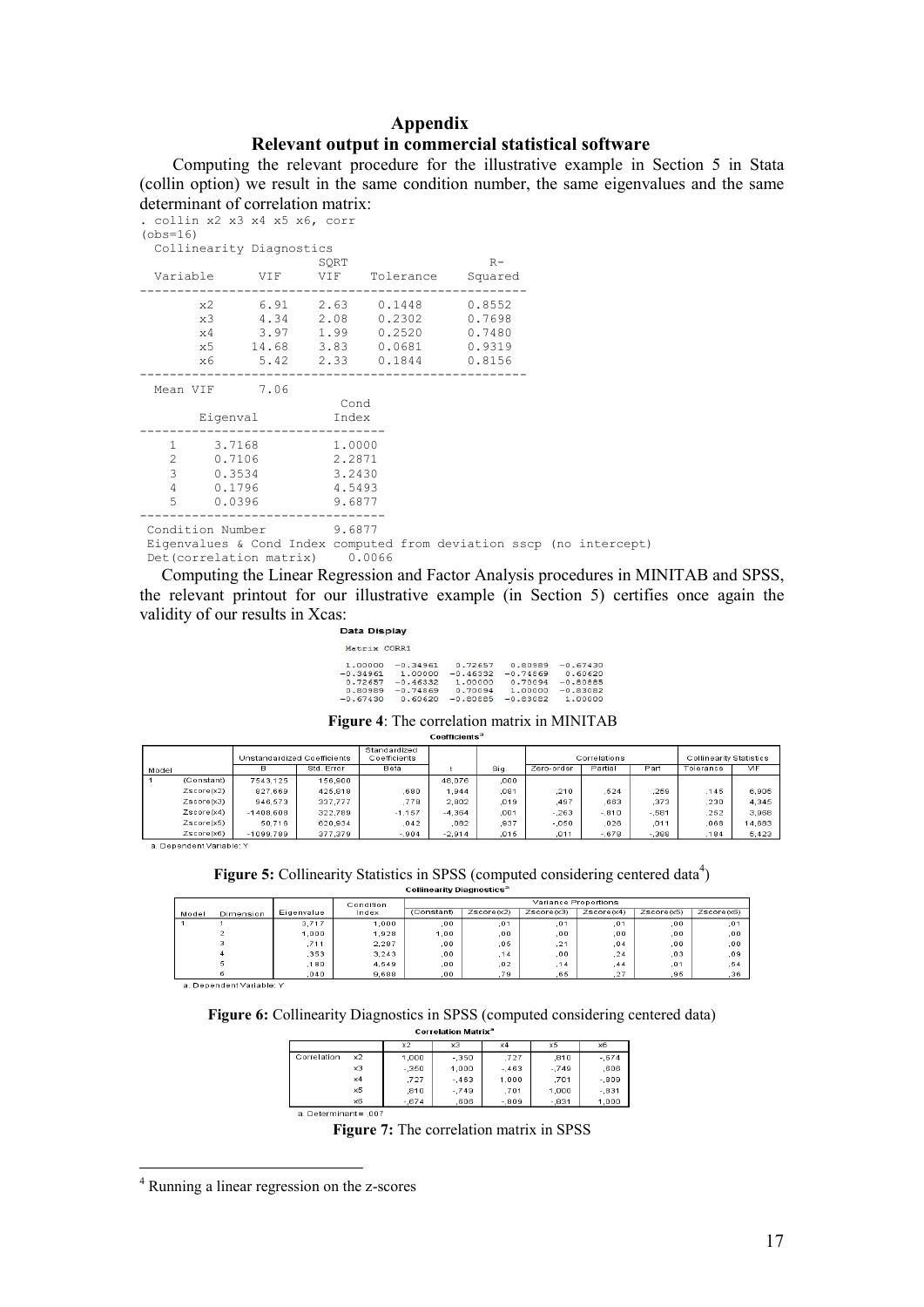### **References**

- Amman, H., Kendrick, D. & Rust, J., (1996). Handbook of Computational Economics. Elsevier North-Holland, Amsterdam, The Netherlands.
- Bautin, G. A., Kalyagin, V.A., Koldanov, A.P., Koldanov, P.A. & Pardalos, P.M. (2013). Simple measure of similarity for the market graph construction. Computational Management Science 10(2), 105-124.
- Bekker, P.A., Merckens, A., & Wansbeek, T.J. (1994). Identification, Equivalent Models, and Computer Algebra. San Diego, CA: Academic Press. (out of print)
- Belsley, D.A. (1991a). A guide to using the collinearity diagnostics. Computer Science in Economics and Management, 4, 33-50.
- Belsley, D.A. (1991b). Collinearity diagnostics: Collinearity and weak data in regression. New York: John Wiley & Sons.
- Belsley, D.A., Kuh, E. & Welsch, R.H. (1980). Regression diagnostics: Identifying influential data and sources of collinearity. New York: John Wiley & Sons.
- Belsley, D.A. (1999). Mathematica as an Environment for Doing Economics and Econometrics. Computational Economics, 14(1), 69-87.
- Bjerkoholt, O. & Dupont-Kieffer, A. (Eds), (2009). Problems and Methods of Econometrics. The Poincare Lectures of Ragnar Frisch, 1993. Routledge, London, New York.
- Bollen, K.A. & Bauldry, S. (2010). Model identification and computer algebra. Sociological Methods and Research, 39(2), 127-156.
- Brown, M.T. & Wicker R.T. (2000). Discriminant analysis, In: Tinsley H.E.A. and Brown S.D. (Eds), Handbook of Applied Multivariate Statistics and Mathematical Modeling, 209-235, Elsevier.
- Callaghan, K. & Chen, J. (2008). Revisiting the Collinear Data Problem: An Assessment of Estimator 'Ill-Conditioning' in Linear Regression, Practical Assessment, Research & Evaluation, 13(5).
- Field, A. (2009). Discovering Statistics using SPSS for Windows, Third edition. Sage publications, Los Angeles, London, New Delhi, Singapore, Washington D.C.
- Frawley, W.J. (1985). Computer Generation of Symbolic Generalized Inverses and Applications to Physics and Data Analysis. In: R. Pavelle (Ed.) Applications of Computer Algebra. Kluwer Academic Publishers, Boston/Dordrecht/Lancaster.
- Friendly, M. & Kwan, E. (2009). Where's Waldo? Visualizing Collinearity Diagnostics, The American Statistician, 63(1), 56-65.
- Fox, J. (1984). *Linear Statistical Models and Related Methods*. John Wiley and Sons. New York.
- Gujarati, D.N. (2003). Basic Econometrics, 4th ed. Boston: McGraw Hill.
- Halkos, G.E. (2006). *Econometrics: Theory and Practice*. Giourdas Publications, Athens.
- Halkos, G.E. (2011). Econometrics: Theory and Practice: Instructions in using Eviews, Minitab, SPSS and Excel. Gutenberg: Athens.
- Halkos, G.E. & Tsilika, K.D. (2015). Programming Identification Criteria in Simultaneous Equation Models. Computational Economics 46(1), 157-170. DOI: 10.1007/s10614-014-9444-9
- Hendrickx, J. (2010), perturb: Tools for evaluating collinearity. R package version 2.04, URL http://CRAN.R-project.org/package=perturb